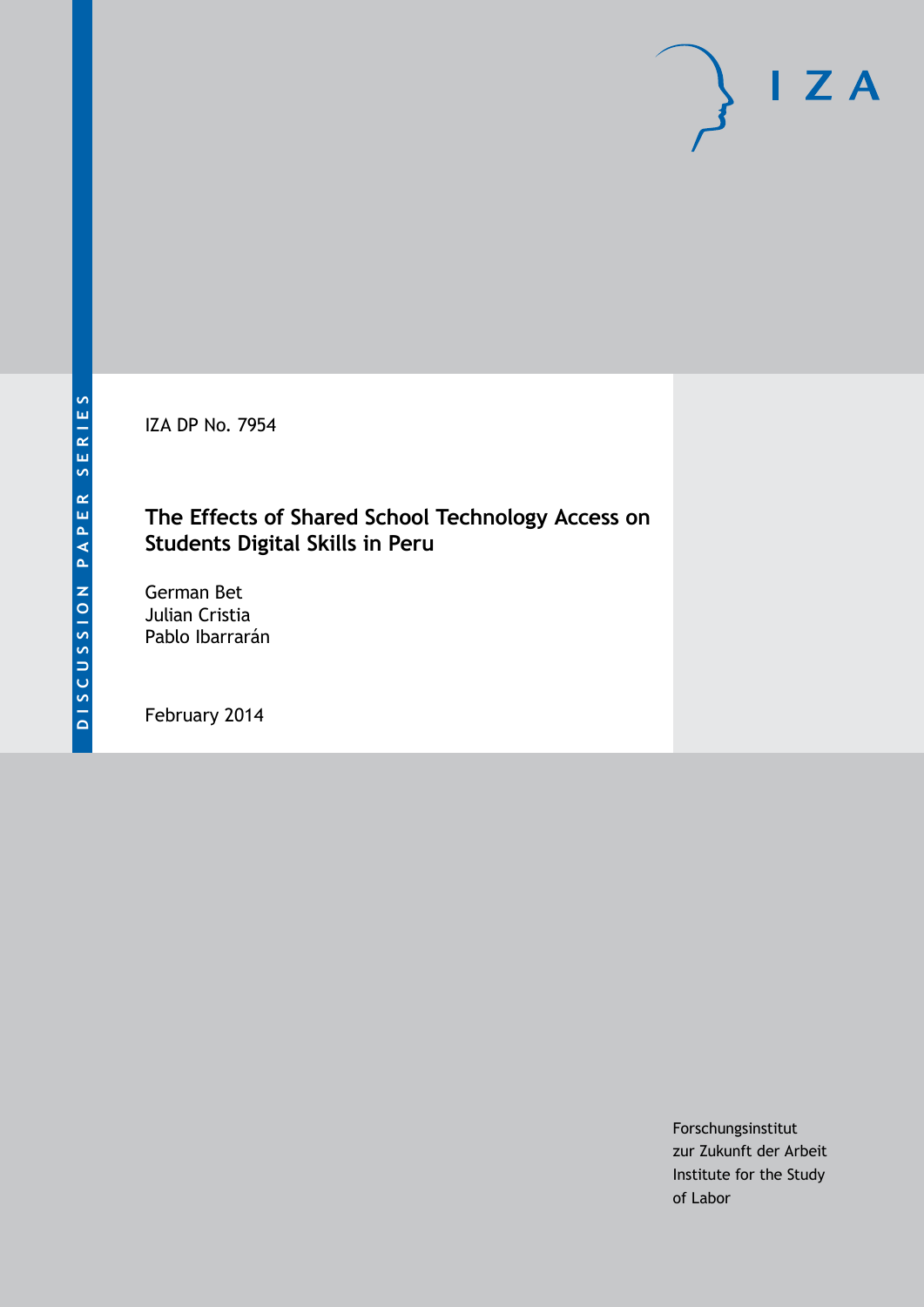# **The Effects of Shared School Technology Access on Students Digital Skills in Peru**

### **German Bet**

*Northwestern University*

## **Julian Cristia**

*Inter-American Development Bank*

### **Pablo Ibarrarán**

*Inter-American Development Bank and IZA*

Discussion Paper No. 7954 February 2014

IZA

P.O. Box 7240 53072 Bonn Germany

Phone: +49-228-3894-0 Fax: +49-228-3894-180 E-mail: [iza@iza.org](mailto:iza@iza.org)

Any opinions expressed here are those of the author(s) and not those of IZA. Research published in this series may include views on policy, but the institute itself takes no institutional policy positions. The IZA research network is committed to the IZA Guiding Principles of Research Integrity.

The Institute for the Study of Labor (IZA) in Bonn is a local and virtual international research center and a place of communication between science, politics and business. IZA is an independent nonprofit organization supported by Deutsche Post Foundation. The center is associated with the University of Bonn and offers a stimulating research environment through its international network, workshops and conferences, data service, project support, research visits and doctoral program. IZA engages in (i) original and internationally competitive research in all fields of labor economics, (ii) development of policy concepts, and (iii) dissemination of research results and concepts to the interested public.

<span id="page-1-0"></span>IZA Discussion Papers often represent preliminary work and are circulated to encourage discussion. Citation of such a paper should account for its provisional character. A revised version may be available directly from the author.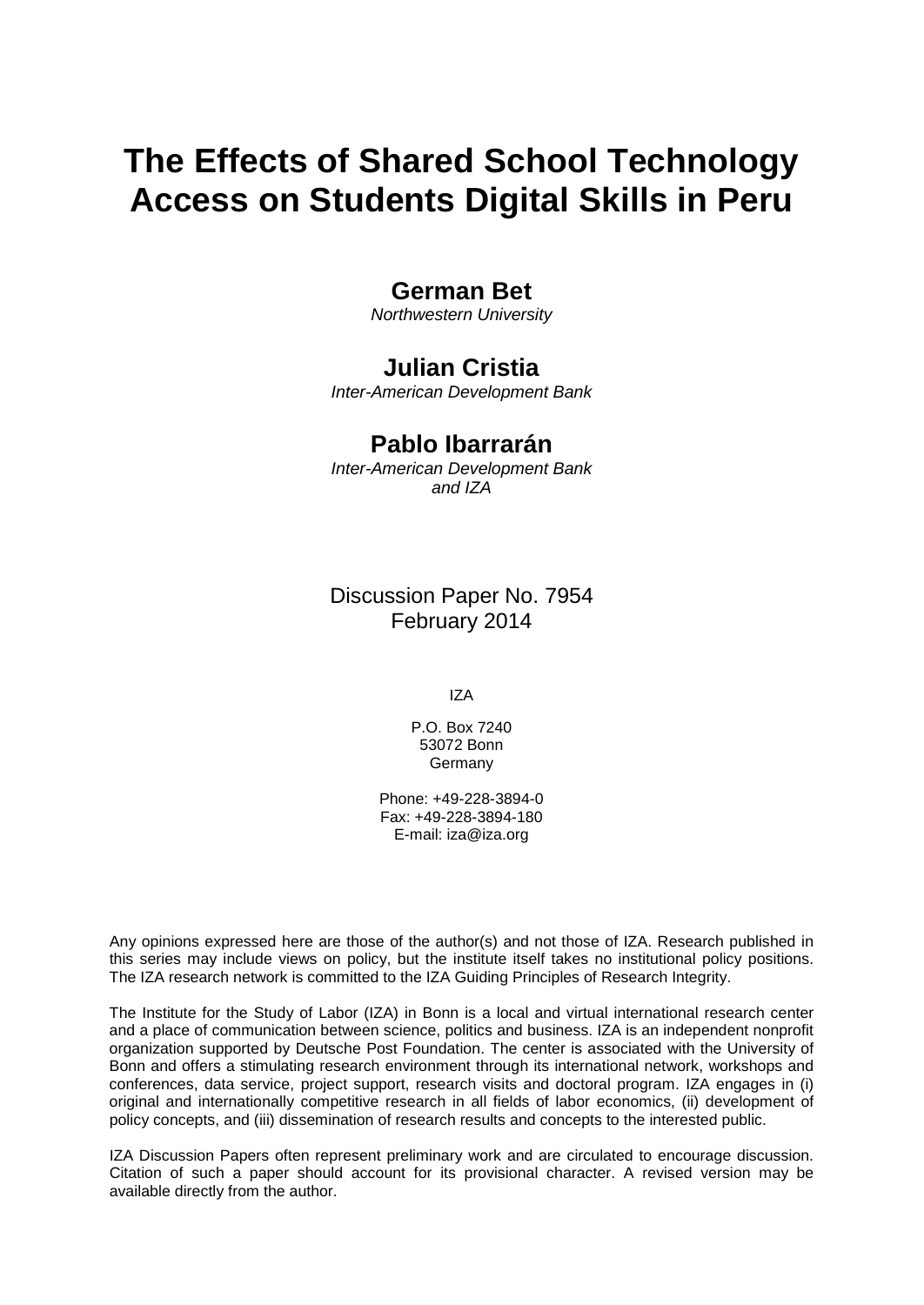IZA Discussion Paper No. 7954 February 2014

## **ABSTRACT**

## **The Effects of Shared School Technology Access on Students Digital Skills in Peru[1](#page-1-0)**

This paper analyzes the effects of increased shared computer access in secondary schools in Peru. Administrative data are used to identify, through propensity-score matching, two groups of schools with similar observable educational inputs but different intensity in computer access. Extensive primary data collected from the 202 matched schools are used to determine whether increased shared computer access at schools affects digital skills and academic achievement. Results suggest that small increases in shared computer access, one more computer per 40 students, can produce large increases in digital skills (0.3 standard deviations). No effects are found on test scores in Math and Language.

JEL Classification: I21, I28

Keywords: technology, education, digital skills, impact evaluation

Corresponding author:

Pablo Ibarrarán Inter-American Development Bank 1300 New York Avenue, N.W. Washington, D.C. 20577 USA E-mail: [jcristia@iadb.org](mailto:jcristia@iadb.org)

 $1$  We acknowledge excellent comments and suggestions by Matías Busso, Michelle Fryer, Sarah Humpage and Guilherme Sedlacek. We thank Leonardo Elías and Juan Miguel Villa for excellent research assistance in this project.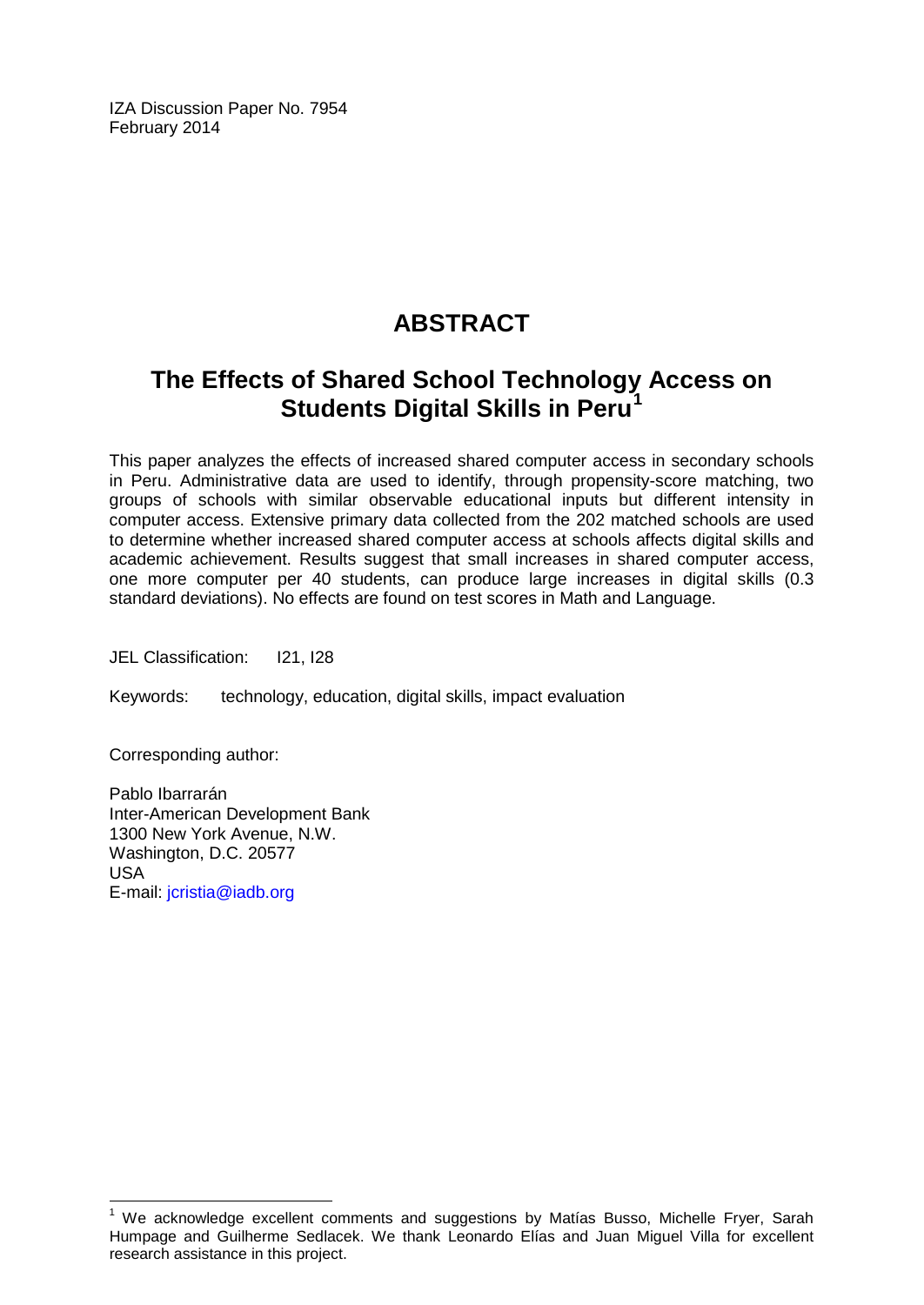#### **1. Introduction**

Governments around the world are making large investments in technology in education programs. There is mounting research on the effects of these programs on learning in core subjects such as Math and Language (for example, Cheung and Slavin, 2013). However, many programs are mainly intended to develop students digital skills, that is, on preparing students to effectively use technology in their lives.<sup>2</sup> Public programs that provide one personal laptop to each student have shown sizable positive effects on digital skills (Malamud and Pop-Eleches, 2011; Mo et al., 2012). However, these programs might be too costly for many countries.[3](#page-3-0) Alternatively, providing shared computer access at schools might give students sufficient technology exposure at a fraction of the cost. Yet, there is little evidence of the effects of such less expensive programs on the development of digital skills.

This paper examines whether moderate increases in school computer access affect students' digital skills. Additionally, we assess effects on test scores in Math and Language. The methodology exploits cross-sectional variation in computer access across secondary schools in Peru. This variation might be correlated with a host of important variables, raising the possibility of biased estimates. We tackle this challenge in two steps. First, we focus the analysis on public, urban and large schools. Avoiding comparing dissimilar schools, such as private and public schools, may reduce the expected correlation in computer access and baseline outcomes. Second, we exploit administrative data to generate, through propensityscore matching, two groups of schools with similar educational inputs other than computer access. This matching exercise is implemented within departments to ensure that comparisons are done across students living in the same geographical areas. We proceed to collect extensive data from 202 selected schools on characteristics of students, teachers, and principals, computer access and use, digital skills and test scores in Math and Language. Finally, we estimate effects by comparing average outcomes between schools with high computer access per student (treatment group) and those with low access (comparison group).

<span id="page-3-1"></span><sup>&</sup>lt;sup>2</sup> For example, Mark Hovatter, chief facilities executive of the Los Angeles Unified School District, said about the district program to provide free iPads to all 640,000 students: "The most important thing is to try to prepare the kids for the technology they are going to face when they are going to graduate."<br><sup>3</sup> Low-cost laptops from the One Laptop per Child program cost about 200 dollars, compared with 48 dollars

<span id="page-3-0"></span>spent per primary student yearly in low-income countries and 555 dollars in middle income countries (Glewwe and Kremer, 2006).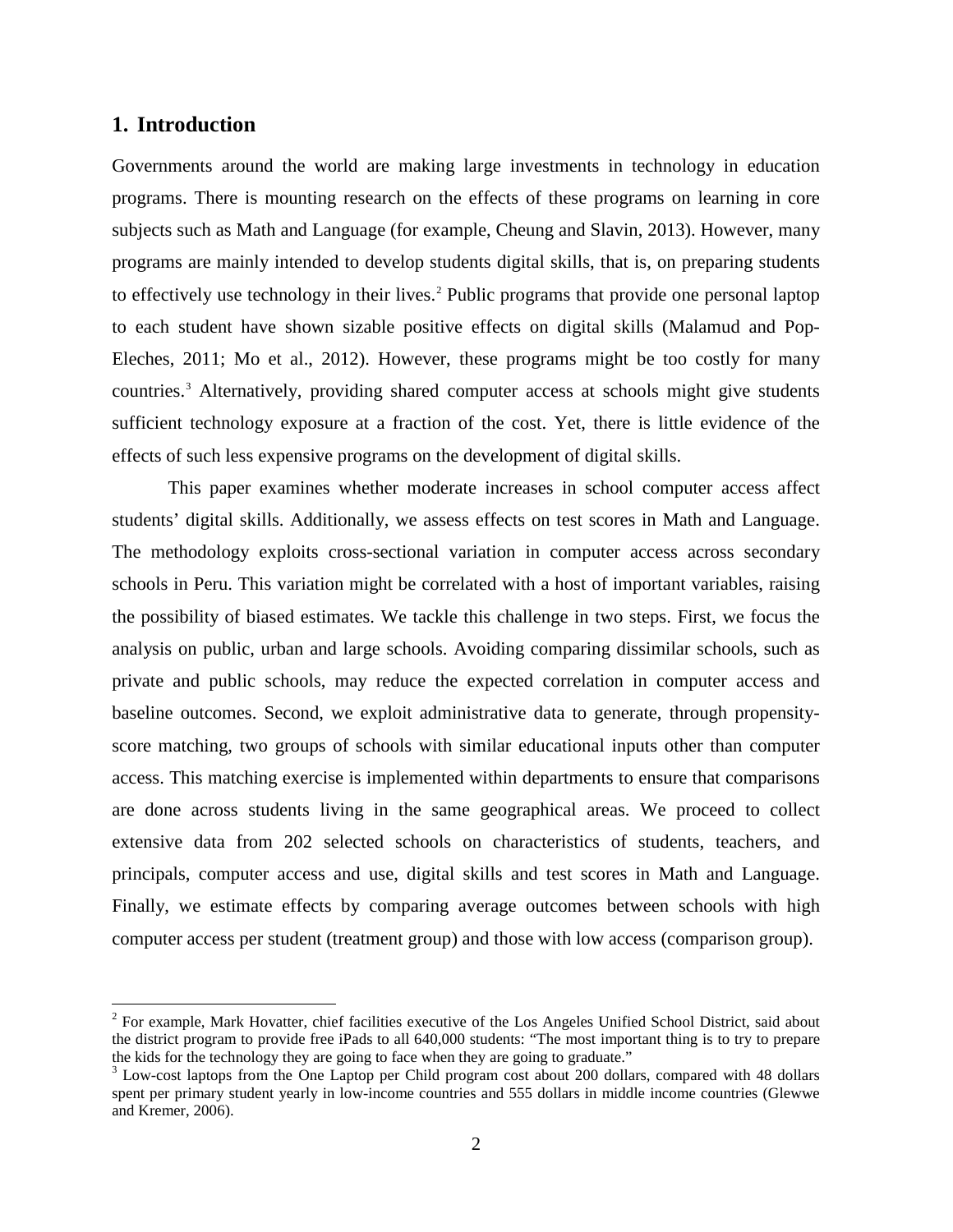As expected given how schools were selected, results generated from the data collected confirm that schools in the treatment group have more intensive access to technology resources. On average, treatment schools had 12 more computers and were 24 percentage points more likely to have Internet access compared with those in the comparison group. Also, treatment schools had increased availability of computer labs and technology coordinators (20 and 27 percentage points differences, respectively). Results indicate significantly positive effects of increased school computer access on students' digital skills of about 0.3 standard deviations (t-ratio 4.8). There is no evidence of effects on Math and Language. Results are robust to the inclusion of student, teacher and principals controls. Consistent with these estimated effects on outcomes, we show that growth in computer access translated to increases in computer use only for teaching digital skills. Students in the treatment group spent 0.8 more hours per week learning digital skills (t-ratio 3.8) and there were no effects on the time used for Math and Language. This consistency between results on time use and skills suggest that the estimates indeed correspond to causal effects.

The identification assumption of the paper is that the treatment and comparison groups, in the absence of differences in computer access, should be similar in all dimensions. Propensity-score matching techniques should generate treatment and comparison groups balanced in the administrative variables used to predict treatment. However, these sets of schools could differ significantly in other dimensions not measured in administrative records. For example, treatment schools not only have greater access to computers but also cater to more affluent students, have better teachers and more effective principals. This possibility would introduce bias into the estimation of treatment effects. Because we collected rich data on students, teachers and principals, after creating the treatment and comparison groups, we can explore the validity of the identification strategy in depth. We can check balance in dimensions not used in the matching exercise. In short, we use administrative data to generate a suitable comparison group and primary data to check the identification strategy and estimate effects.

Extensive balancing tests provide supportive evidence to the identification strategy followed. Students in the two groups present similar socio-demographic characteristics such as age, sex, parents' education and home assets. For example, 49 percent of treatment students' mothers hold high school degrees compared with 47 percent in the comparison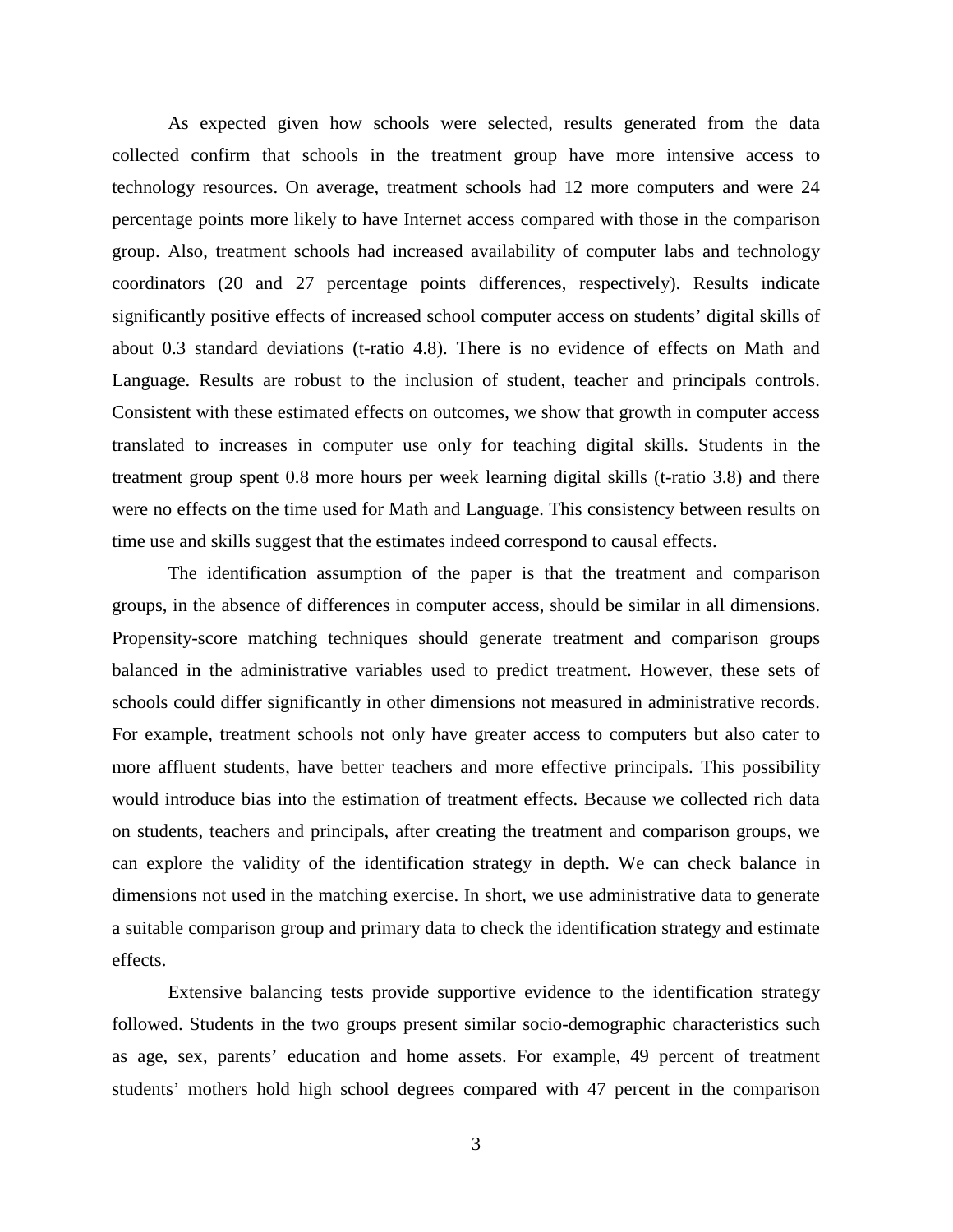group (66 percent versus 64 percent for students' fathers). Similarly, the mean difference in students' age across groups is only 0.05 years (14.64 versus 14.69). Also reassuringly, teachers and principals present similar socio-demographic characteristics, educational background and experience. Still, it is well established that identifying treatment effects with cross-sectional variation requires strict assumptions that might not hold in practice (LaLonde, 1986). Therefore, the results presented should be interpreted as suggestive, and more robust evidence should be generated to confirm their validity.

This paper mainly contributes to the emerging literature documenting the effects of expanding computer access on digital skills.<sup>[4](#page-3-1)</sup> As noted, the available literature has analyzed the effects of programs that have provided personal computers to students. Fairlie (2012) studies the impact of a program for college students and finds a 17 percentage point increase in self-reported computer mastery. Malamud and Pop-Eleches (2011) estimate that a program that provided vouchers for the purchase of computers in Romania improved digital skills by 0.25 standard deviations. Mo et al. (2012) evaluate the impact of a program in China for primary students and find an impact of 0.33 standard deviations on computer skills. Beuermann et al. (2012) study a program in Peru and find an impact of 0.88 standard deviations on skills specific to the use of the OLPC laptop but no effects on skills associated with Windows or Internet use.

To benchmark the magnitude of the effects estimated in our study we can compare them to those from the studies of Malamud and Pop-Eleches (2011) and Mo et al. (2012), who measure effects on a similar outcome measure (digital skills in a Windows environment expressed in standard deviations). The estimated effects are similar (around 0.3 standard deviations), suggesting that programs that provide shared access to computers in schools might generate similar effects compared with those that provide personal laptops. However, as mentioned, programs that provide shared access in schools will be significantly less expensive in monetary terms. In this evaluation, treatment schools have, on average, 12 additional computers shared among about 500 students (namely, 1 computer per 40 students), compared with the 1-1 ratio involved in programs distributing personal laptops. However, a

<span id="page-5-0"></span><sup>&</sup>lt;sup>4</sup> It also contributes to the emerging literature on the effects of increasing computer and internet access in schools in test scores in Math and Language (Angrist and Lavy, 2002; Barrera-Osorio and Linden, 2009; Cristia et al., 2012; Goolsbee and Guryan, 2008; Machin, McNally and Silva, 2007). A related literature has analyzed the effects of specific software on these outcomes (Banerjee et al., 2007; Barrow, Markman and Rouse, 2009; Dynarski et al., 2007; He, Linden and MacLeod, 2008; Linden, 2008; Rouse and Krueger, 2004).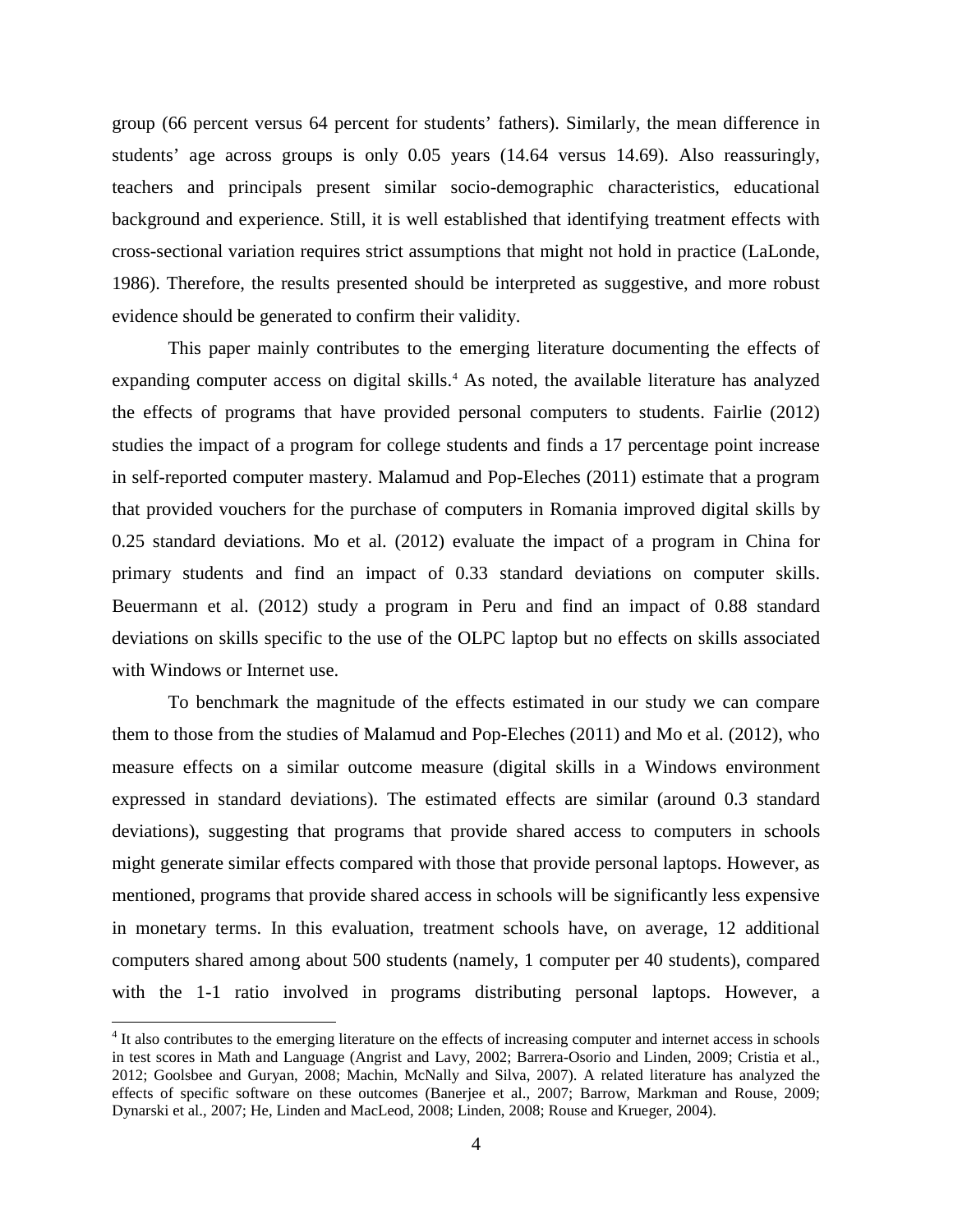comprehensive analysis should consider all associated costs and that models of shared computer access at the school for acquiring digital skills will demand class time, reducing its potential use for core subjects.

The rest of the paper is organized as follows. Section 2 briefly describes how technology has been introduced into public secondary schools in Peru. Section 3 presents the research design including the administrative and primary data used, the matching procedure and the empirical models estimated. Section 4 reports results on computer time use, digital skills and academic achievement, and Section 5 concludes.

#### **2. Technology in Public Secondary Schools in Peru**

Prior to 1996, there had been limited efforts to promote technology access and use in public schools in Peru. Between 1996 and 2001, several small-scale independent programs, mainly targeting secondary schools, were launched. These programs funded some technology resources (hardware, software, training and support) and required some investments from participating schools to be included in the program. These investments were typically funded by parents, private donations or other (non-public) sources of funding. This requirement promoted ownership and sustainability of the investment but at the expense of poor targeting (large public urban schools in more affluent areas received more resources). In this context, computers were mainly used for acquiring digital skills, for browsing the web, and for communication purposes.

In 2001, a highly publicized national technology in education program, *Proyecto Huascarán*, was launched. Its objective was to increase the quality of the education sector by incorporating the use of technology in the learning process. The program mainly targeted secondary schools although some primary schools were also covered. Schools selected into the program received hardware, software (Microsoft Office applications and digital media but not interactive software) and teacher training, and they were prioritized to receive Internet access. In addition, the program funded "innovation room coordinators" assigned to some schools. These individuals, trained in information technology and pedagogy, were responsible for ensuring the effective use of computer labs in subject areas. They were also expected to organize training sessions in the schools to contribute to the development of subject teachers'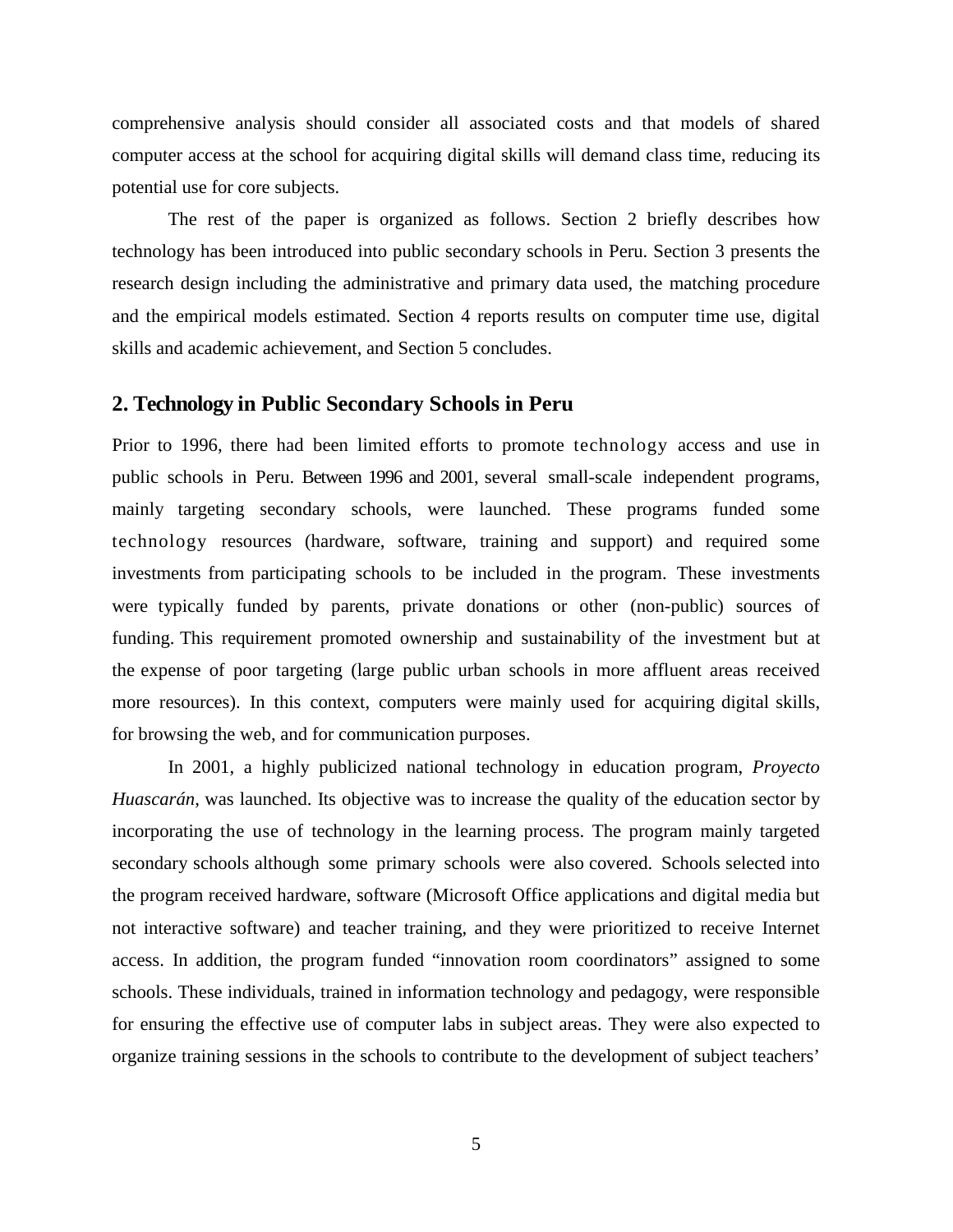and principals' digital skills. This structure suggests that the program sought to incorporate the use of computers into core-subject teaching and not just enhance computer skills.

Regarding the procedure employed to select schools into the Huascarán program, interviews with former government officials suggest that there were some guidelines, but no strict protocol. Eligible schools had to be public and they should not have been covered by previous governmental programs (data checks showed that both requirements were always fulfilled). Within eligible schools, three factors were considered to select the final set of schools: i) high enrollment levels, ii) ease of access to schools, iii) commitment by principals, teachers and parents to support and sustain the initiative. Still, other factors may have been considered. Between 2006 and 2008 (the period relevant to this study) there was little policy action on technology in education in secondary schools as the government shifted its efforts to implement the One Laptop per Child program in primary schools in rural areas.

#### **3. Research Design**

#### *3.1. Administrative Data*

The administrative data used in the study are produced by the Peruvian Ministry of Education from yearly school censuses. Coverage is high, and the yearly non-response rate hovers around 3 percent. Information is available on the following characteristics: location, private or public status, the year the school opened, enrollment per grade, gender and overage status, number of sections per grade, number of teachers and administrative staff, repetition and dropout rates, physical infrastructure, textbooks, number of computers, the presence of a network connection, Internet access and the existence of a computer lab. In the analysis, the data used correspond to the year 2006. A few variables are not available from that year, in which case data from previous years are used.

We construct a measure of computer access for each student at a school (Student ICT Potential Access or SIPA), a linear transformation of the student-computer ratio computed as:

$$
SIPA_s = \frac{Computers_s}{Enrollment_s} * 2 * 25
$$

where *s* indexes the school. *SIPA* represents the average number of hours per week that students would use computers if they were used continuously during class time and shared between two students (students spend about 25 hours in school per week). Therefore, it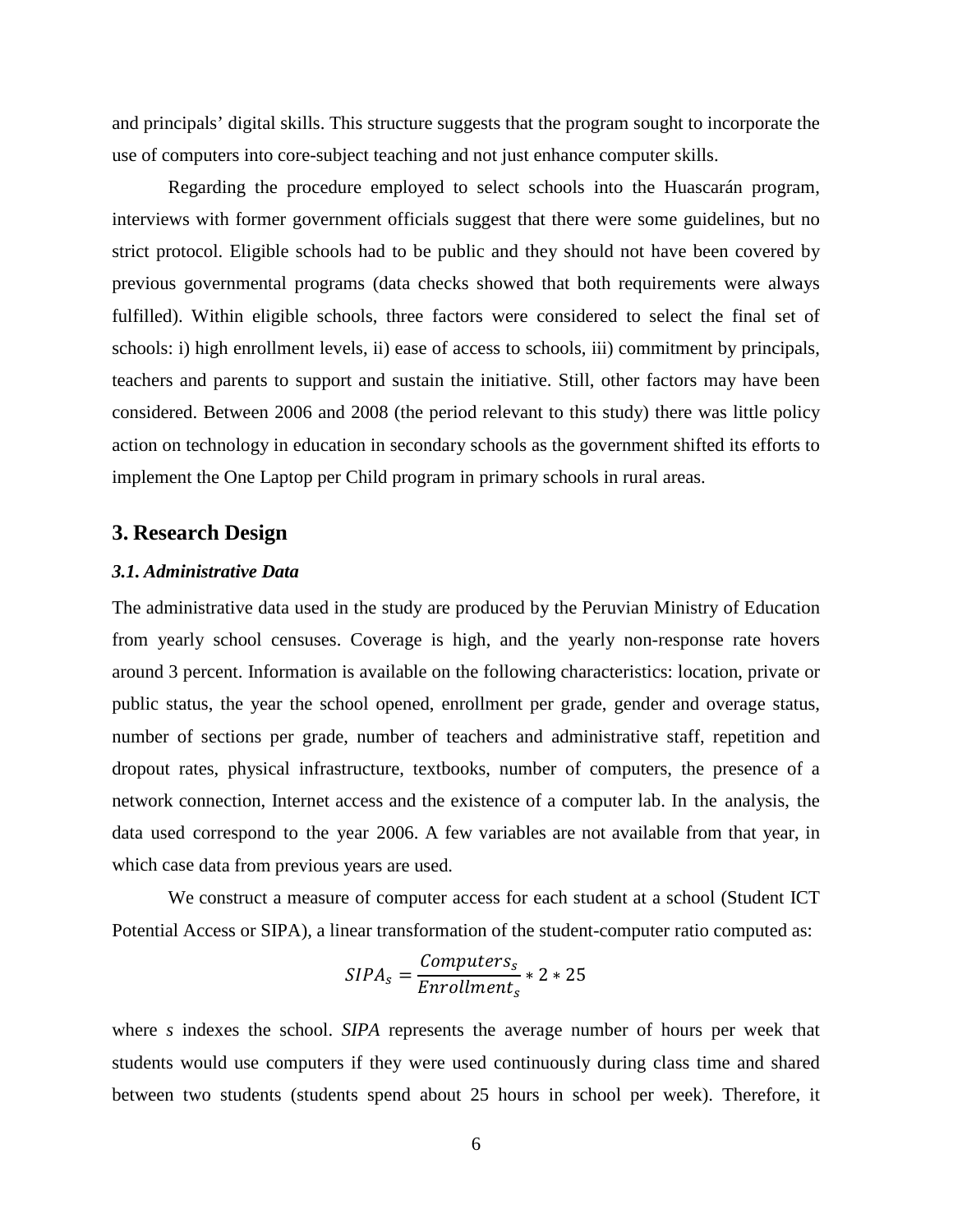expresses technology access in weekly hours that computers could be used. For example, in a school with 10 computers and 500 enrollees, if computers were used continuously by pairs of students, the average student would use them 1 hour per week  $(10/500*2*25=1)$ . Using this measure of computer access permits the interpretation of changes in computer access as changes in potential hours of computer use per week per student. Furthermore, this measure of potential computer use provides an indication of efficiency when compared with actual computer use. Between 2001 and 2006, SIPA increased from 0.8 to 2.2 hours per week in secondary schools in Peru (Cristia, Czerwornko and Garofalo, 2013).

#### *3.2. Sample Construction*

This papers aims to estimate the effects of increased technology access on digital skills and academic achievement. Generating plausible estimates of this causal relationship in a nonexperimental setting involves dealing with the fact that computer access may be correlated with other factors affecting the outcome variables. We tackle this problem by collecting data from two groups of schools similar in observed characteristics but different in technology access. The procedure followed to construct the sample is described next.

We begin with schools that participated in the annual surveys conducted by the Ministry of Education between 2001 and 2006, identifying public urban secondary schools with 20 or more students in their third year. This simple include 2,333 schools. We further restrict the sample to three departments, Lima, Puno and Ancash, to reduce the geographical dispersion of the data collection process and survey costs (*N*=831). [5](#page-5-0) Next, we order schools by their *SIPA* in their departments and assign them to the following groups: i) low *SIPA*: below the  $50<sup>th</sup>$  percentile; ii) medium SIPA: between the  $50<sup>th</sup>$  and  $75<sup>th</sup>$  percentile; iii) high SIPA: above the 75<sup>th</sup> percentile. We dropped schools with medium SIPA and defined those in the high SIPA category as the "treatment group" and those in the low SIPA category as the "comparison group." Discarding schools with intermediate values of computer access allowed starker contrasts in computer access between schools in defined treatment and comparison

<span id="page-8-0"></span><sup>&</sup>lt;sup>5</sup> There are 25 departments in Peru, similar to states in the United States. Lima accounts for about 30 percent of national enrollment in secondary schools.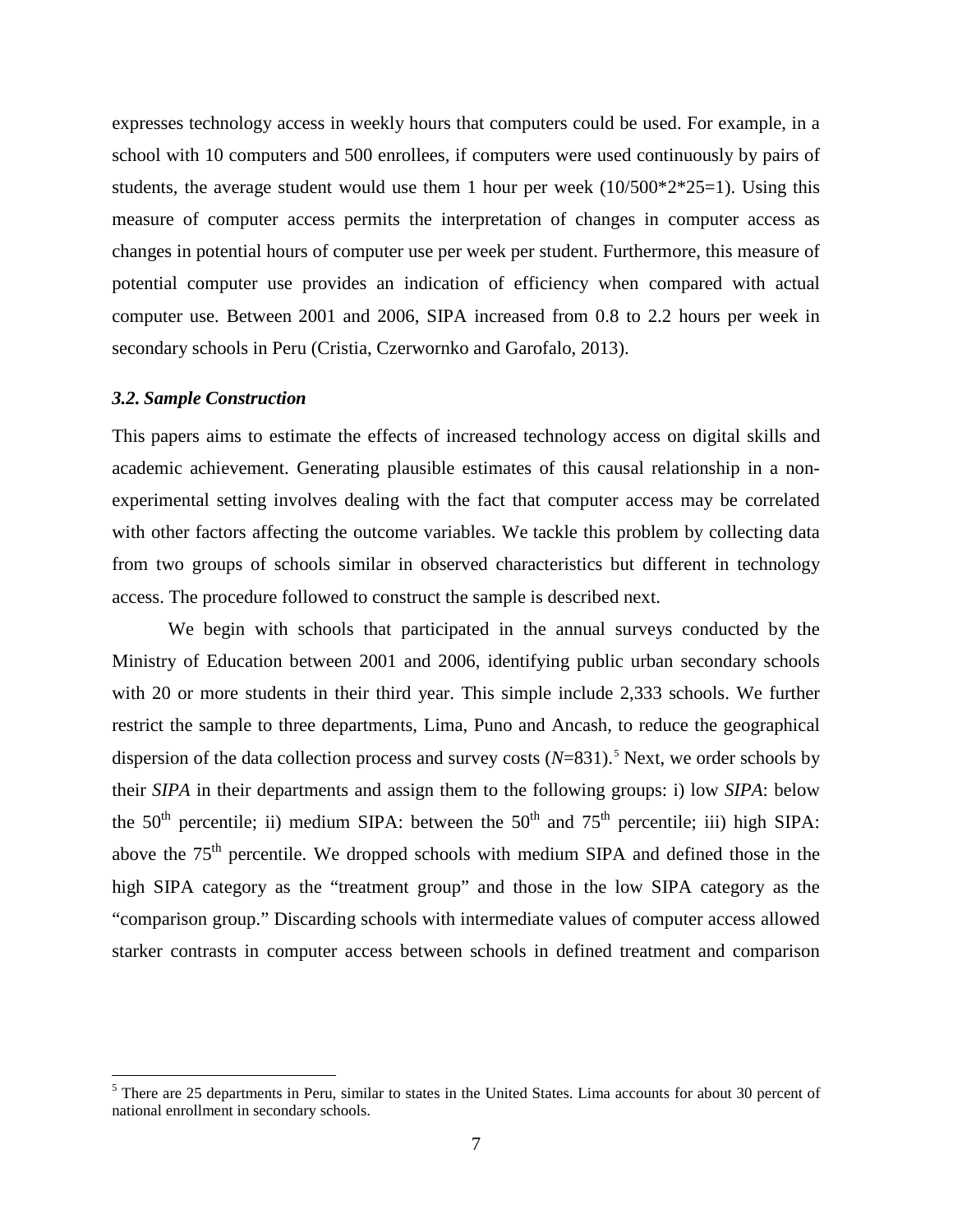groups. Treatment schools have an average SIPA of 2.76 versus 0.43 in the comparison group.[6](#page-8-0) This is the "Pre-Matched" sample, which contains 633 schools.

Columns 1 and 2 in Table 1 present means of observable characteristics for schools in the treatment (high SIPA) and comparison (low SIPA) groups in the Pre-Matched sample. Column 3 documents that there are several statistically significant differences among these groups. High SIPA schools tend to have lower enrollment and fewer students per teacher; they are also less likely to have an assistant principal and more likely to have libraries, as well as tend to be older. These differences motivate the use of propensity-score matching techniques to balance observable covariates across groups. Therefore, we proceed to predict treatment (namely, high SIPA) using a logistic regression and including the 20 variables presented in the top panel of Table 1 as controls (linearly and squared), the cross-interactions between four key variables (number of years operating, total enrollment, student-teacher ratio, Internet booth in the town), department dummies and interactions among the four mentioned variables and department indicators. We empirically explored including different sets of covariates, estimating separate regressions for each department, but balancing tests suggested that the chosen specification outperformed the alternatives analyzed.

We matched schools in the treatment and comparison groups by their predicted propensity score using nearest neighbor matching without replacement and applying a caliper of 0.02. As mentioned, we implemented the matching process within departments to ensure that treatment effects were estimated by comparing schools in similar geographical areas. The resulting sample included 282 schools, consisting of 141 pairs of matched schools. We provided this list of schools to a specialized survey firm with the instruction of targeting pairs of matched schools. If it was not possible to survey a school (because of its location or for failure to obtain permission to apply the instruments), the pair was dropped. In addition, the firm was instructed to collect data from about 140 schools in Lima, 30 in Ancash and 30 in Puno. The final sample of matched surveyed schools contains 202 schools, consisting of 101 pairs.<sup>[7](#page-9-0)</sup>

<sup>&</sup>lt;sup>6</sup> Alternatively, schools could have been assigned to just two groups of low and high SIPA defined by the median value. However, in this case mean SIPA for the treatment group would have been reduced to 2.05.

<span id="page-9-1"></span><span id="page-9-0"></span> $<sup>7</sup>$  There were few instances of refusals to participate in the survey by schools. Therefore, the survey firm tended</sup> to target schools clustered geographically to reduce data collection costs. Because the firm had to collect data from complete pairs of matched schools these decisions should not affect the composition of treatment and comparison groups. We document few differences in observable characteristics between the 282 "matched" and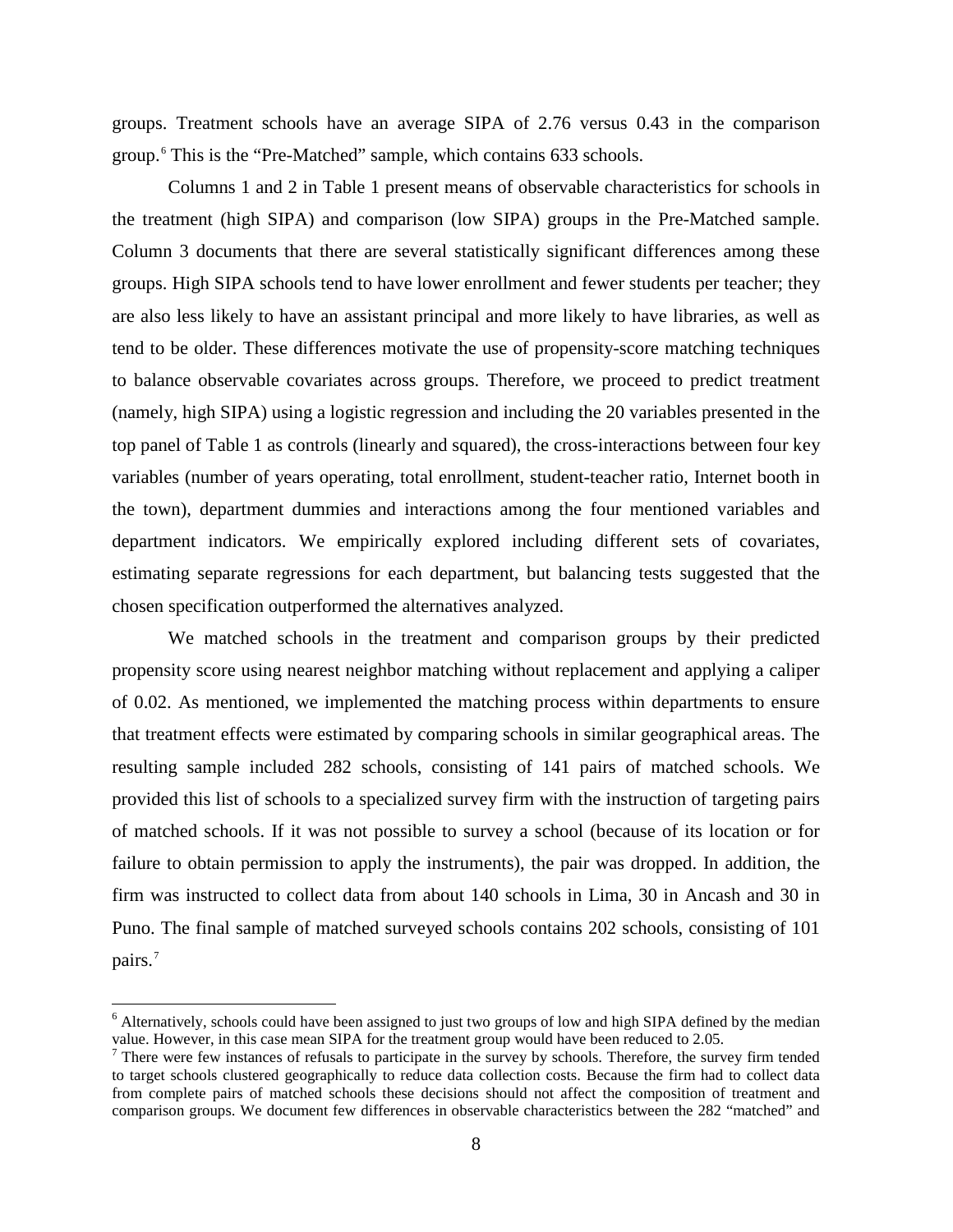Columns 4 to 6 in Table 1 suggest that the documented differences in the Pre-Matched sample are reduced substantially when focusing on schools in the Matched and Surveyed sample. None of the 20 indicators used in predicting the propensity score present statistically significant differences between the treatment and comparison groups (Panel A). In addition, administrative variables not used in the matching procedure also tend to balance across the two groups (Panel B). The same pattern arises when analyzing the density distribution of the propensity score. Figure 1 shows that the propensity score distribution for treatment observations is shifted to the right versus those from the comparison group when focusing on the Pre-Matched sample. In contrast, Figure 2 shows that both distributions are almost on top of each other for the Matched and Surveyed sample. We complement these figures performing two-sample Kolmogorov-Smirnov tests for equality of the score distribution functions. For the Pre-Matched sample the null of equality is rejected at the 1 percent level, although for the Matched and Surveyed sample there is little evidence against this hypothesis (p-value of 0.949).

#### *3.3 Primary Data*

Primary data were collected in the 202 matched schools in November 2008. A third-grade class was randomly selected within each school, and questionnaires were administered to students, teachers, principals, and technology coordinators. A total of 4,897 students were surveyed, 50.3 percent of whom attended treatment schools.

The central outcome for this paper is a measure of students' digital skills. We applied a technology competence test intended to capture students' skills to use computers effectively. The test was developed by experts from the Measurement Center of the Pontifical Catholic University of Chile with strong experience in the design and application of psychometric tests.[8](#page-9-1) The test was a paper-based instrument that aimed to simulate the use of a computer presenting screen shots and asking students how to perform certain tasks. Although it would have been desirable to have applied a computer-based exam, this was not feasible because some participating schools did not have the required resources. Therefore, a significant effort was exerted to generate a valid and reliable instrument to measure students' digital skills.

 $\overline{\phantom{a}}$ 

<span id="page-10-0"></span>the 202 "matched and surveyed" schools, with the exception that the former tended to have lower average enrollment (459 versus 508, respectively).<br><sup>8</sup> http://www.mideuc.cl.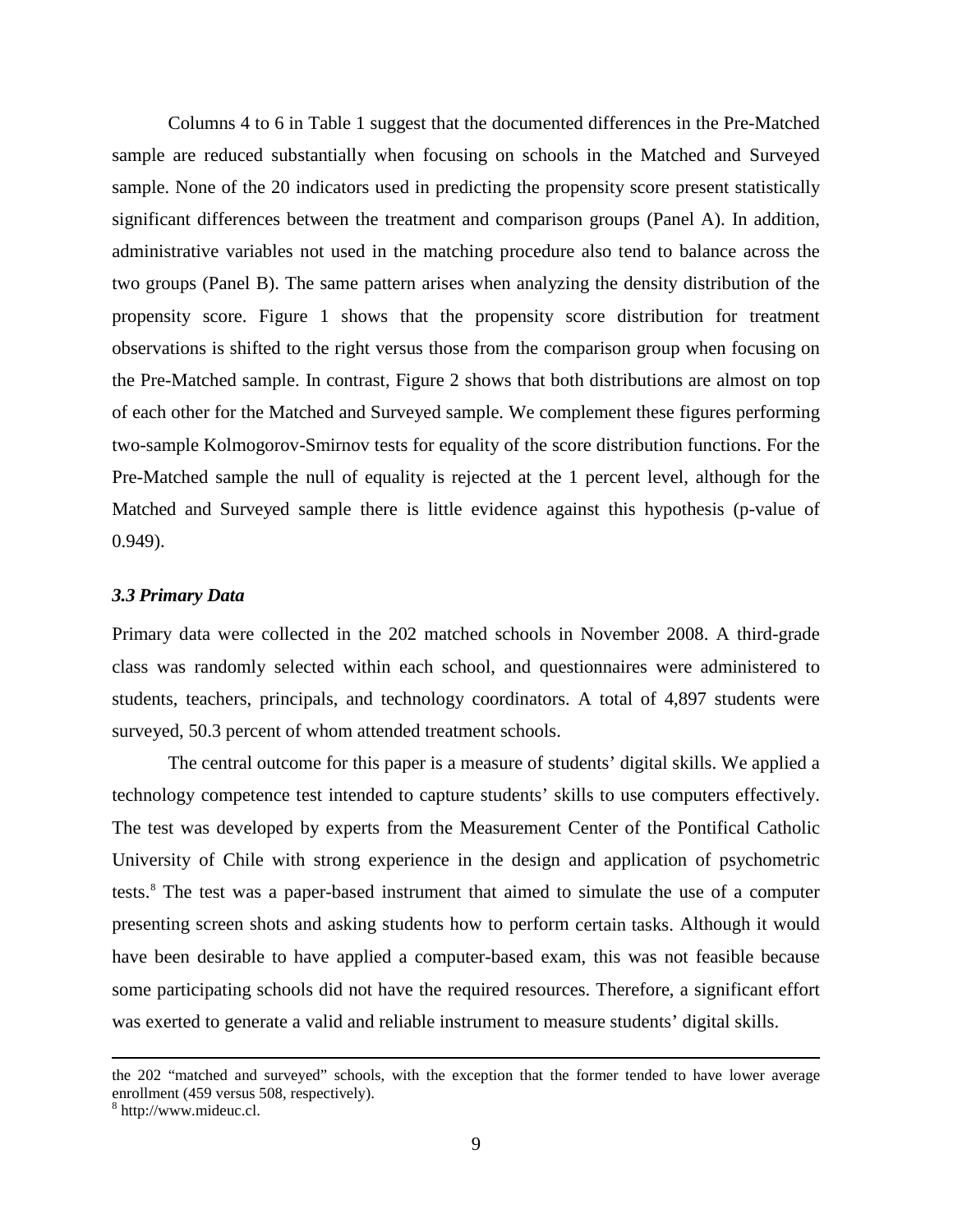The design of the test involved four steps. First, the areas and competencies to evaluate were determined based on a syllabus used by the International Computer Driving License Foundation (ICDL). This is an internationally recognized institution that certifies basic technology skills in 148 countries and 25 languages. [9](#page-10-0) The exam evaluated the following areas: basic skills and file management, word processing, operating spreadsheets, and information and communication.<sup>[10](#page-11-0)</sup> Second, about 210 items were developed that emphasized practical skills in operating computers and the Internet. Third, a pilot application involving about 500 students was implemented in schools in Lima similar to those participating in the study. Fourth, results from the pilot application were analyzed and standard procedures were applied to select those items that satisfy desired psychometric properties. The resulting test included 54 items and students were expected to complete it in one hour.

To shed light on the validity and reliability of the test, a field validation exercise was performed in November 2008. In this exercise, 210 third-grade secondary students in Santiago, Chile answered the developed paper-based test and completed the computer-based test administered by the ICDL Foundation. The results indicate that the paper-based test is valid and reliable. Regarding validity, scores in the paper-based test presented a correlation of 0.76 with those generated from the computer-based exam. In terms of reliability, the paper-based test presented a value of 0.94 in the Cronbach's Alpha.

Students were also evaluated in Math and Spanish. These tests were designed for the study using public items developed by the office in charge of designing and applying standardized achievement tests in the Ministry of Education of Peru (*Unidad de Medicion de la Calidad*). Additionally, students completed a self-administered questionnaire that collected demographic data, computer access and use at home, and information on computer availability and general use at school. In each class, students were randomly assigned to one of three groups. One group of students had to complete an additional section that collected information about the extent and type of computer use in Math. The second and third group had to complete similar sections on the use of computers in their Language and technology classes.

Math, Spanish, and technology teachers of the selected students were also surveyed. Information collected included demographic characteristics, technology access, use, training,

<span id="page-11-0"></span>

<span id="page-11-1"></span> $9$  [http://www.ecdl.com.](http://www.ecdl.com/)<br><sup>10</sup> The test is intended to measure basic computer skills. As such, it might be considered as a "low-order" digital skills test.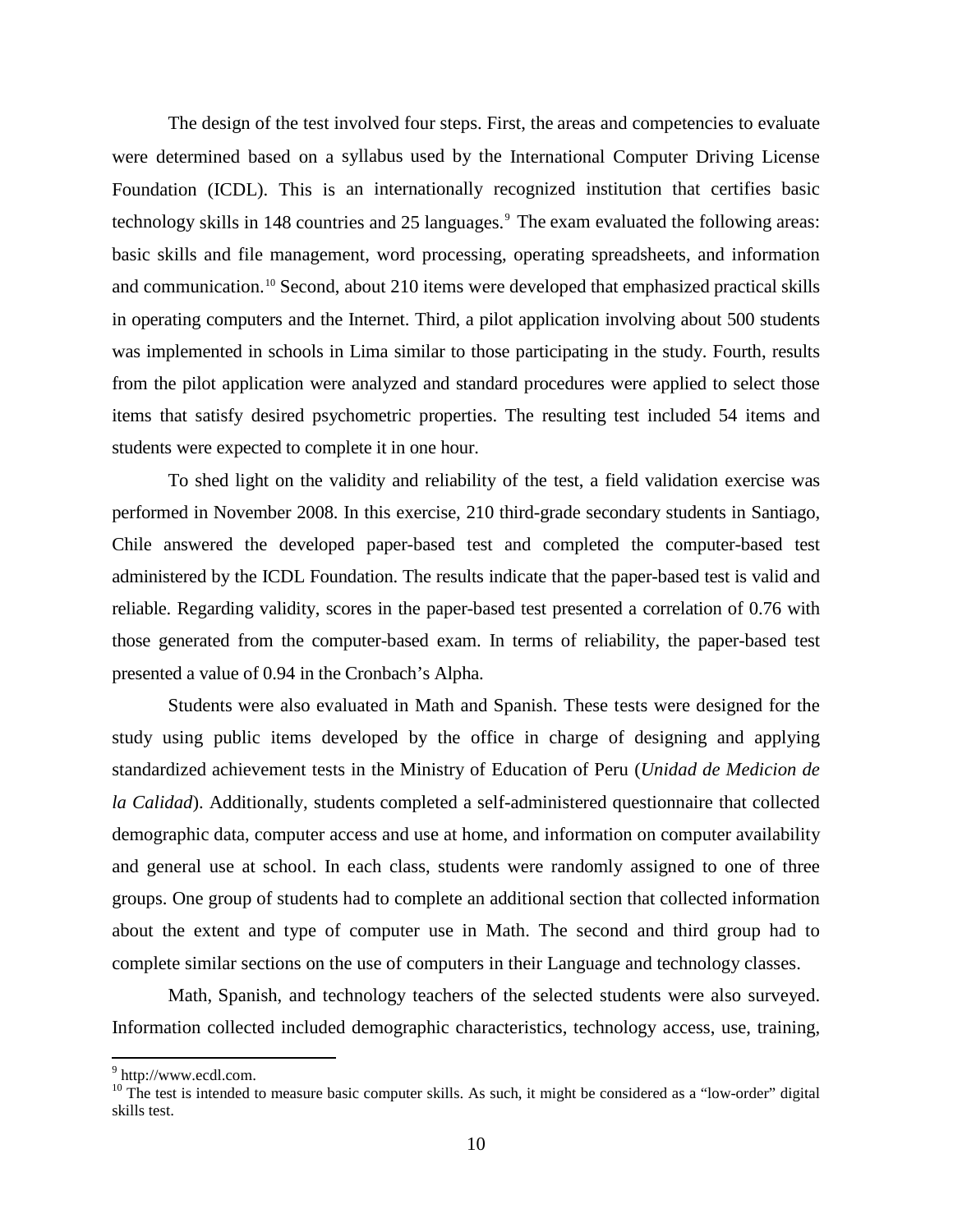and skills self-perception. Data were also collected on the actual use of computers in the thirdgrade class. School principals reported information on demographic characteristics, technology access, use, training, and skills self-perception and school inputs, focusing particularly on those related to technology. Finally, technology coordinators, when available, were surveyed to collect data on technology school inputs, extent, and type of use.

#### *3.4 Empirical Models*

Using the sample of matched and surveyed schools, we run OLS regressions to estimate mean differences in the treatment and comparison groups across relevant variables. These variables include the following: i) technology-related inputs at schools (for example, computer and Internet access); ii) student, teacher and principal characteristics; iii) computer time use by place (at school and out of school) and by subject (Technology, Math, Language); iv) test scores in digital skills, Math and Language. Regressions are run under the following specification:

### (1)  $y_{is} = \alpha + Treatment_s\beta + \varepsilon_{is}$

where  $y_{is}$  represents the outcome variable, *Treatment<sub>s</sub>* is a dummy variable for treatment assignment status,  $\varepsilon_{is}$  represents the error term and *i* and *s* are student and school indices. The coefficient  $\beta$  is the parameter of interest and corresponds to an estimate of the average difference. Standard errors are clustered at the school level in all regressions.

#### **4. Results**

#### *4.1. Checking the Identification Strategy*

The empirical strategy, if successful, should have generated two sets of schools with different levels of access to technology but that are similar in several dimensions correlated with educational outcomes. In this subsection we test these two conditions.

We start by examining differences in technology access between treatment and comparison schools using the data collected for the study (Table 2). Panel A documents that treatment schools have significantly higher access to technology inputs. SIPA in treatment schools is 2.9 versus 1.3 in comparison schools. Similarly, treatment schools are, on average, 24 percentage points more likely to have internet access and 27 percentage points more likely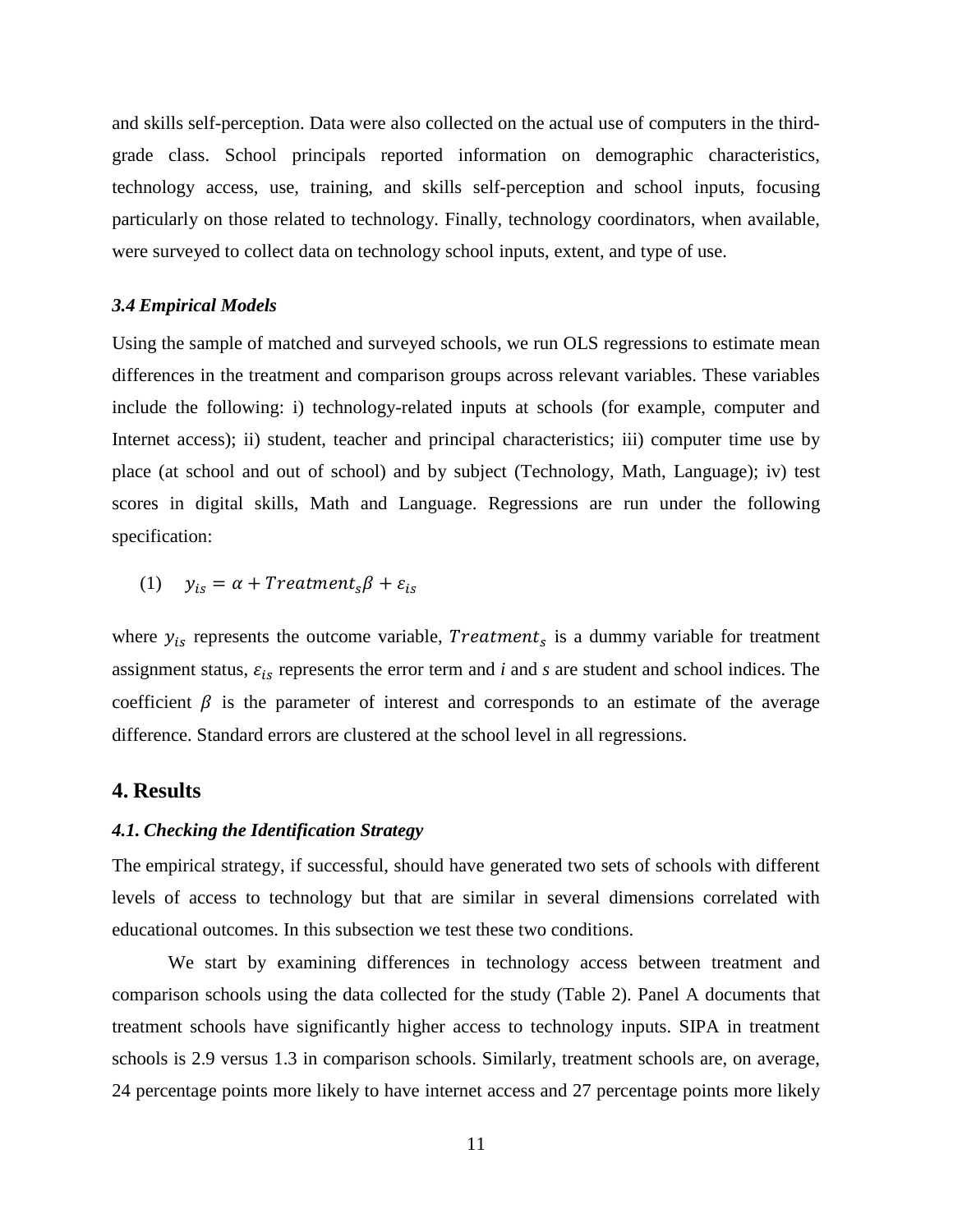to have a technology coordinator. This is not surprising given how the treatment and comparison groups were constructed. Nonetheless, it is important to document these differences considering that the groups were constructed using 2006 administrative data, which might have some measurement error, and that the primary data reported here were collected in November 2008.

Panel B explores whether there are also differences in principals' and teachers' technology skills. Results indicate that principals and teachers in treatment schools are significantly more likely to report that they learned to use computers at school (15 and 9 percentage points, respectively). This is consistent with treatment schools' increased likelihood of having technology coordinators and the expectation that these specialists provide training to principals and subject teachers. However, there is little evidence suggesting that principals and teachers in treatment schools had acquired more skills than their counterparts at comparison schools. In addition, there are no statistically significant differences in teachers' self-reported skills in general and pedagogical computer use, or in directors' general and administrative computer use. Additionally, results suggest that, in general, principals and teachers have low confidence in their abilities to operate computers effectively. For example, the average teacher reports being able to do 3.5 tasks among 8 listed tasks (2.9 tasks for principals).[11](#page-11-1) Summing up, treatment schools have better access to technology-related resources (computer, internet and technology coordinators) but teachers and principals have low levels of digital skills, similar across treatment and comparison schools.

We now turn to the second condition required for our empirical strategy: for schools in the treatment group to be similar to those in the comparison group in relevant dimensions. To provide evidence of this issue, we examine a range of characteristics of students, teachers and principals. Table 3 shows that treatment and comparison students have similar demographic characteristics and home assets. In terms of technology access, students in the treatment schools are slightly more likely to have a computer at home (33 percent versus 28 percent, tratio 1.93). However, there is not a significant difference in computer access when finishing primary school, which suggests that having greater access in secondary schools might have

<span id="page-13-0"></span> $11$  Regarding general computer skills, teachers and principals answer whether they could do the following 8 tasks: produce a letter, send an attachment, take pictures and show them in the computer, save documents in folders, create a budget or student list in a spreadsheet, participate in Internet discussions, produce a simple presentation and use the Internet to buy online.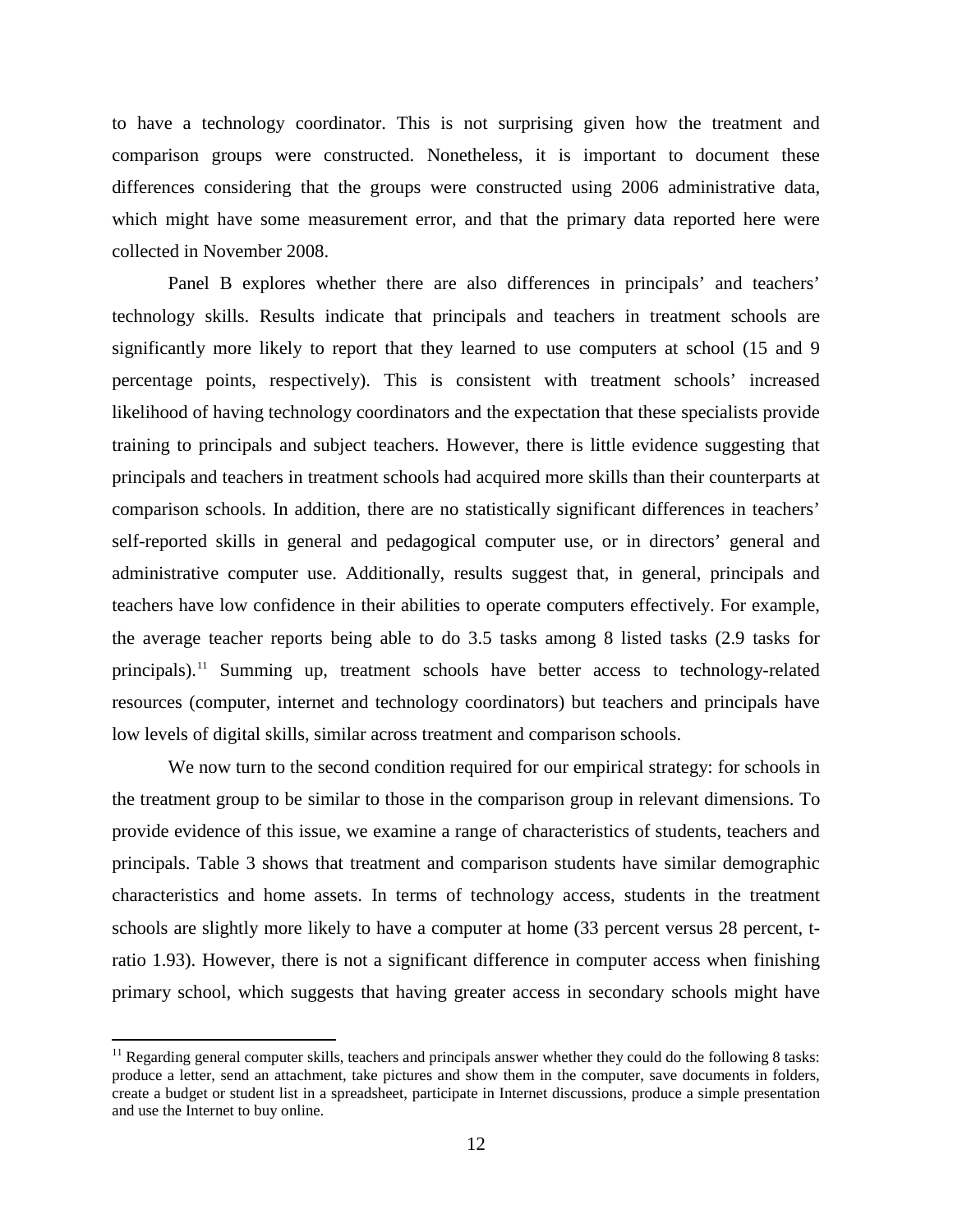caused some families to invest in computers at home. Note that because of the large sample size (4,897 students in 202 schools) we can estimate mean characteristics and differences across groups precisely.

Table 4 documents few differences in subject teacher characteristics between treatment and comparison schools, regarding demographics, work experience or home assets. Teachers in treatment schools are slightly less likely to have computers at home (76 percent versus 82 percent, t-ratio 1.45). Table 5 shows that principals in treatment schools present similar characteristics to those in comparison schools. The only statistically significant difference is found for home computer access, though in this case principals in treatment schools are less likely to have this resource (87 percent versus 98 percent, t-ratio 3.03). The combined evidence from Tables 3 to 5 indicates that treatment students, teachers and principals are similar to their counterparts in comparison schools. This provides further validity to the empirical strategy adopted and suggests limited potential bias in estimates of causal effects on outcomes presented next. Therefore, we tentatively interpret differences in outcomes across groups as evidence of the effects of greater technology access.

#### *4.2 Effects on Computer Use*

This subsection explores whether increased technology access in treatment schools has translated into higher use, and, specifically, for what subjects. Table 6 shows the number of weekly hours of computer time use reported by students, both at school and outside school. Results indicate large effects of computer access on total use at school, though the increase is concentrated on teaching digital skills. Treatment students spend about 2.1 hours per week using computers at school compared with 1.0 hours for comparison students (t-ratio 5.15). However, there are no differences in computer time use in Math or Language classes across groups. The average time spent using computers to learn Math or Language is low and virtually identical in treatment and control schools (0.3 hours per week). In contrast, the time devoted to teaching digital skills is significantly higher in treatment schools versus comparison schools (1.6 versus 0.8, respectively). Consistent with the few differences in students' characteristics documented earlier, particularly for home technology access, there is no difference in the time spent using computers outside school.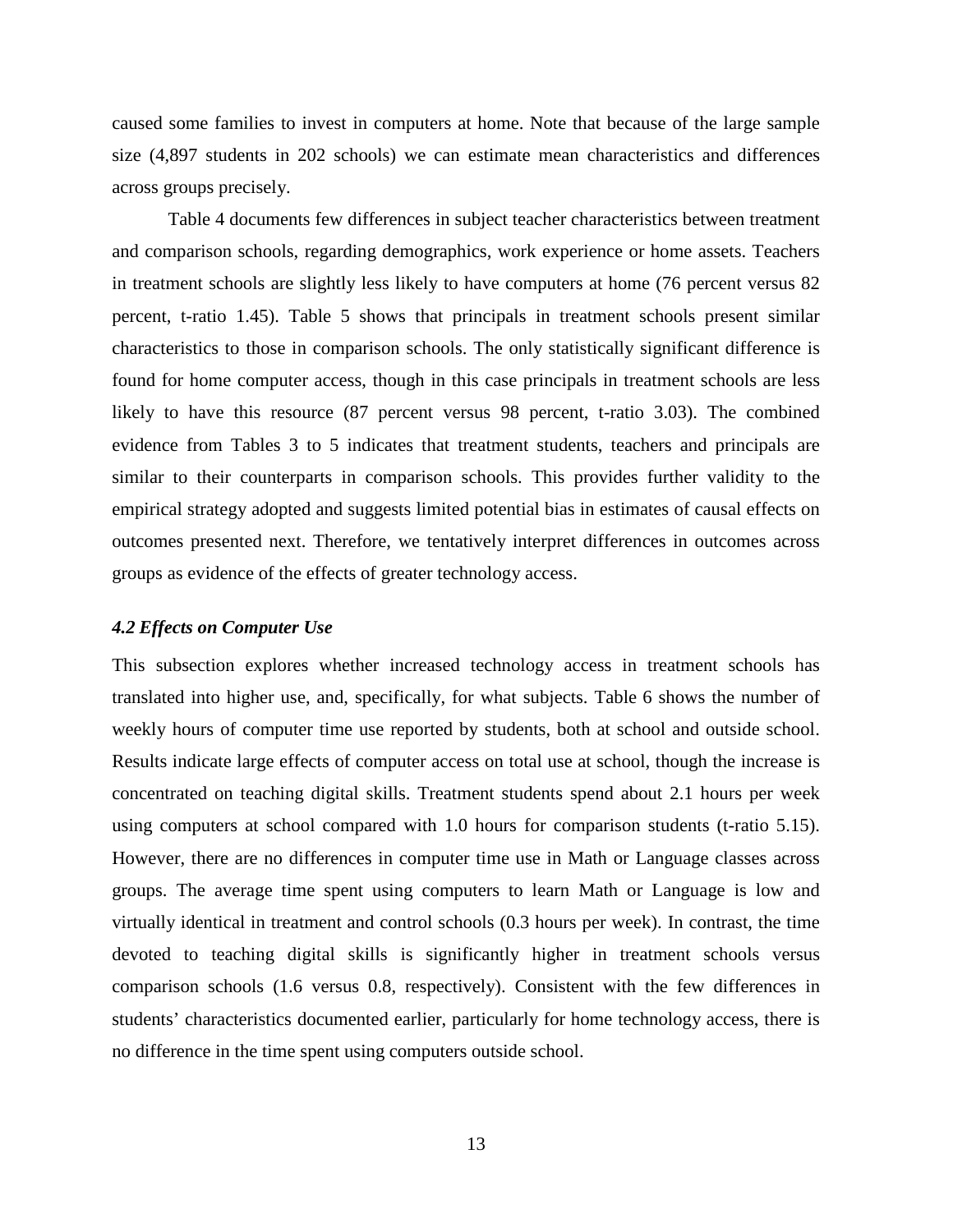Combining the estimates about total computer time use in school with information about SIPA, we can get a rough estimation about the fraction of time that computers are actually used. For treatment schools, computers seem to be used about 72 percent of the time (2.1 hours used / 2.9 hours of potential use). The corresponding estimate for comparison schools is 77 percent  $(1.0 / 1.3)$ . These estimates should be interpreted with caution, as there are strong assumptions underlying these estimates including that computers are always shared by two students, that information reported by students about time use is accurate and that use by third-graders is representative for all students in the school.

Table 7 complements these results by presenting estimates of average hours per week that teachers report spending using computers in the Math, Language and technology classes. Again, we document no statistically significant effects in time spent on Math and Language using computers. However, subject teachers report much higher levels of computer use in their classes compared with students  $(0.8 \text{ hours} \text{ versus } 0.3 \text{ hours})$ .<sup>[12](#page-13-0)</sup> Regarding time spent teaching digital skills, there are no statistically significant differences across treatment and comparison groups in the average time reported by technology coordinators in these activities. However, note that this information was provided only by technology coordinators in schools that have them. Table 2 documents that treatment schools are significantly more likely to have technology coordinators. Therefore, combining these two factors (more technology coordinators and the same average time that they are teaching when present), we expect that students in treatment schools would have spent more time learning digital skills than those in comparison schools.

In short, increased access to technology resources in treatment schools has led to more time spent using computers to learn digital skills, with no effects on the time used to learn Math or Language. These findings are consistent with experimental evidence from Colombia. The evaluation of the "*Computadoras para Educar*" program showed that increased school computer access produced an increase in the time devoted to learning digital skills with no effects on computer use in Math or Language (Barrera-Osorio and Linden, 2009).

<span id="page-15-0"></span> $12$  No objective data can be used to determine whether students or teachers are reporting this information accurately. It is plausible that subject teachers might over-report computer time use if intensively using technology resources is expected from them. However, there is ample evidence documenting that respondents tend to over-report time spent in socially desirable activities and under-report those considered undesirable (United Nations, 2005).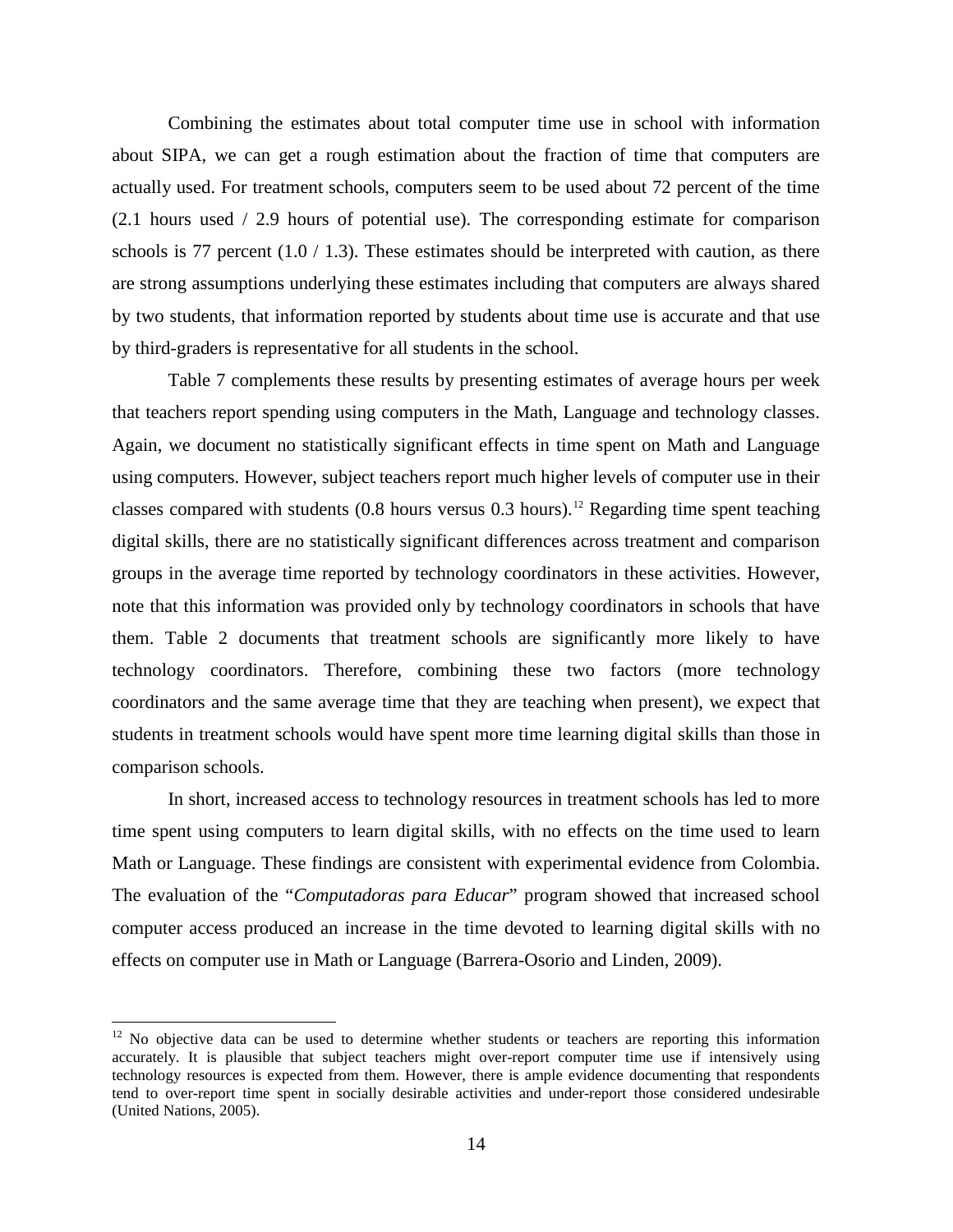One potential explanation for these results is that subject teachers, on average unprepared to effectively incorporate technology into instruction, decide not to increase the time spent using computers when facing an expansion of computer access. In fact, in comparison schools less than 30 percent of computer time was spent in teaching Math and Language. This suggests that subject teachers in comparison schools may not have been constrained in their use of computers because of low access levels. In economic terms, possibly, the binding constraint for the use of technology in core subjects would be low demand by teachers rather than limited supply. If so, to achieve increased technology use in core subjects, more guidance to teachers about how to effectively use these resources might be needed rather than expansion in computer access. Additionally, investments in digital content can be expected to contribute to increasing demand for and effectiveness of computer use.

#### *4.3 Effects on Digital Skills and Academic Achievement*

This subsection explores whether the differential access to technology inputs generates effects in digital skills and academic achievement. In theory, schools with higher levels of technology inputs could have higher learning in Math and Spanish through two channels. First, if instruction time when using computers generates more learning than traditional instruction, we would expect schools with increased access to computers to generate more learning, provided there is an increased use of computers for the particular subject. Treatment schools have more available instruction time with computers but, as documented above, it does not translate into increased use in Math and Spanish lessons. Therefore, we do not expect that treatment schools will enjoy higher learning in these subjects through this channel. Second, even if the time used in treatment and comparison schools were equal, there could be effects generated through higher "computer use productivity" in the treatment group. The instructional time using computers could be similar, but learning might be faster in treatment schools because of a better use of the available technology resources. However, we do not expect impacts through this channel because we have already documented that teachers in the treatment group seem similarly prepared (or unprepared) to integrate technology in the classroom. Additionally, computer time spent in core subjects is so low that the difference in productivity would have to be implausibly large to generate measurable impacts.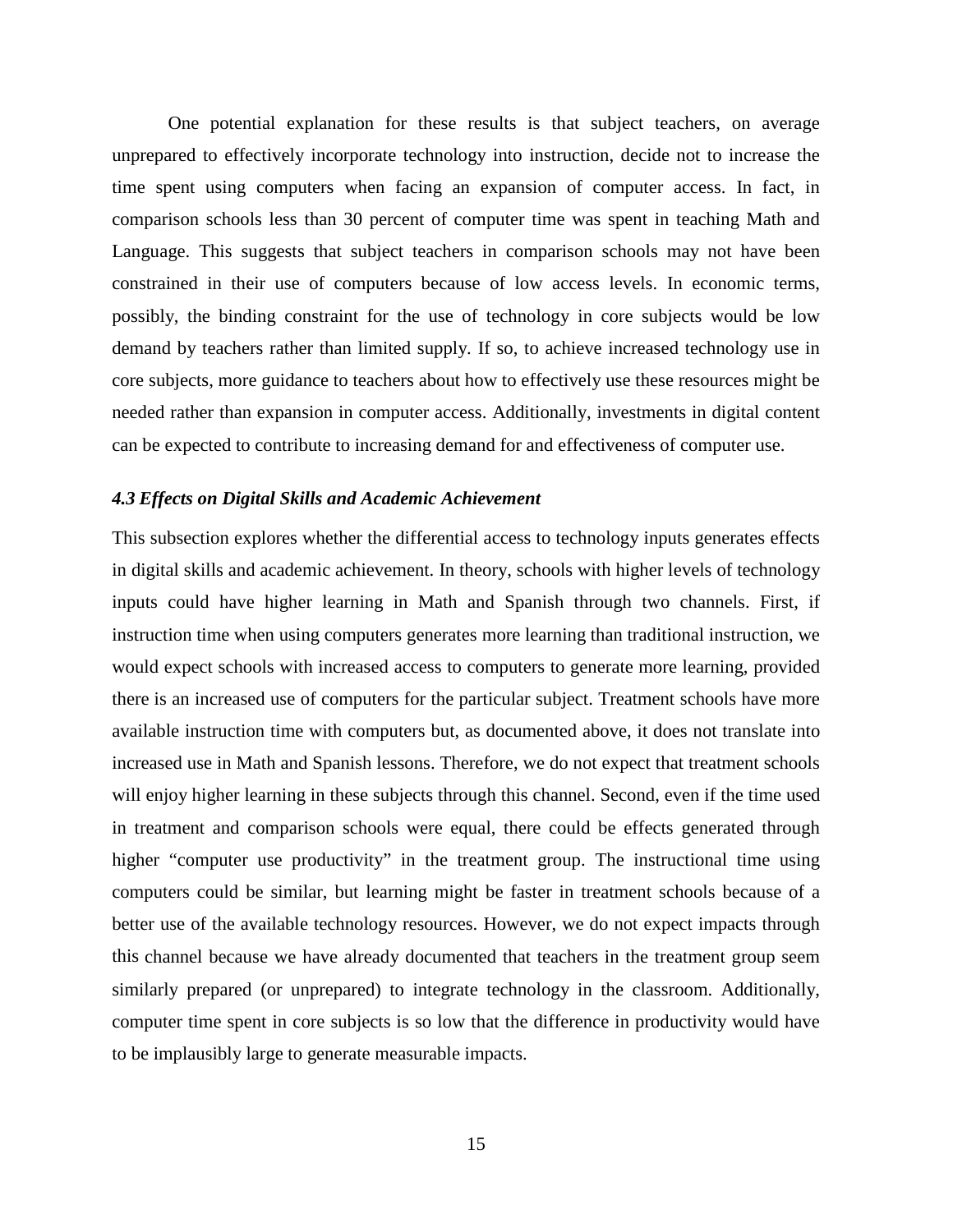Given that we have documented that increased technology access translates into increased use in teaching digital skills, we would expect to document positive impacts on digital skills in treatment schools. However, note that the increase in average total time devoted to computer use, inside and outside schools, seems to have moderately increased (8.5 versus 7.0 weekly hours for treatment and comparison students, respectively). The additional use that students enjoy at school might not generate increased digital skills if there are decreasing returns of computer use to digital skills partially because the software used in school and outside school are similar. Therefore, whether increased access to computers in schools for the treatment group translates into better digital skills is an empirical question.

We test these hypotheses by estimating OLS regressions of test scores in Math, Spanish, and digital skills on a treatment indicator. Column 1 in Table 8 presents the results without controls. As expected, we find no impacts in Math and Language. However, we do find statistically significant positive impacts on digital skills. Students in the treatment group outperformed those in comparison schools by 0.31 standard deviations. Columns 2, 3 and 4 report estimated effects when progressively controlling for student, subject teacher and principal characteristics.<sup>[13](#page-15-0)</sup> Adding these controls greatly reduces the standard errors, though there are limited changes in estimated coefficients. Focusing on effects on digital skills, the regression that includes all controls yields a virtually identical coefficient (0.31 standard deviations,) though the standard error decreases to 0.06 (t-ratio 4.8). The robustness of results across specifications provides further evidence for the validity of the empirical strategy followed.

The results presented suggest that increased technology inputs in schools can be used successfully to reduce differences in digital skills that might exist in the population. Such differences could be associated with differential access to and use of computers by individuals of different socioeconomic status (the so-called "digital divide"). From a policy perspective it is relevant to know whether there is heterogeneity of impacts across different individuals to maximize effects through optimal program targeting. Hence, we next explore whether there are heterogeneous effects on digital skills across groups.

 $<sup>13</sup>$  Controls for students, teachers and principals characteristics included in the regressions are presented in Tables</sup> 3, 4 and 5, respectively. Access to computers and Internet at home are not included as controls in regressions because they may be affected by computer access at school.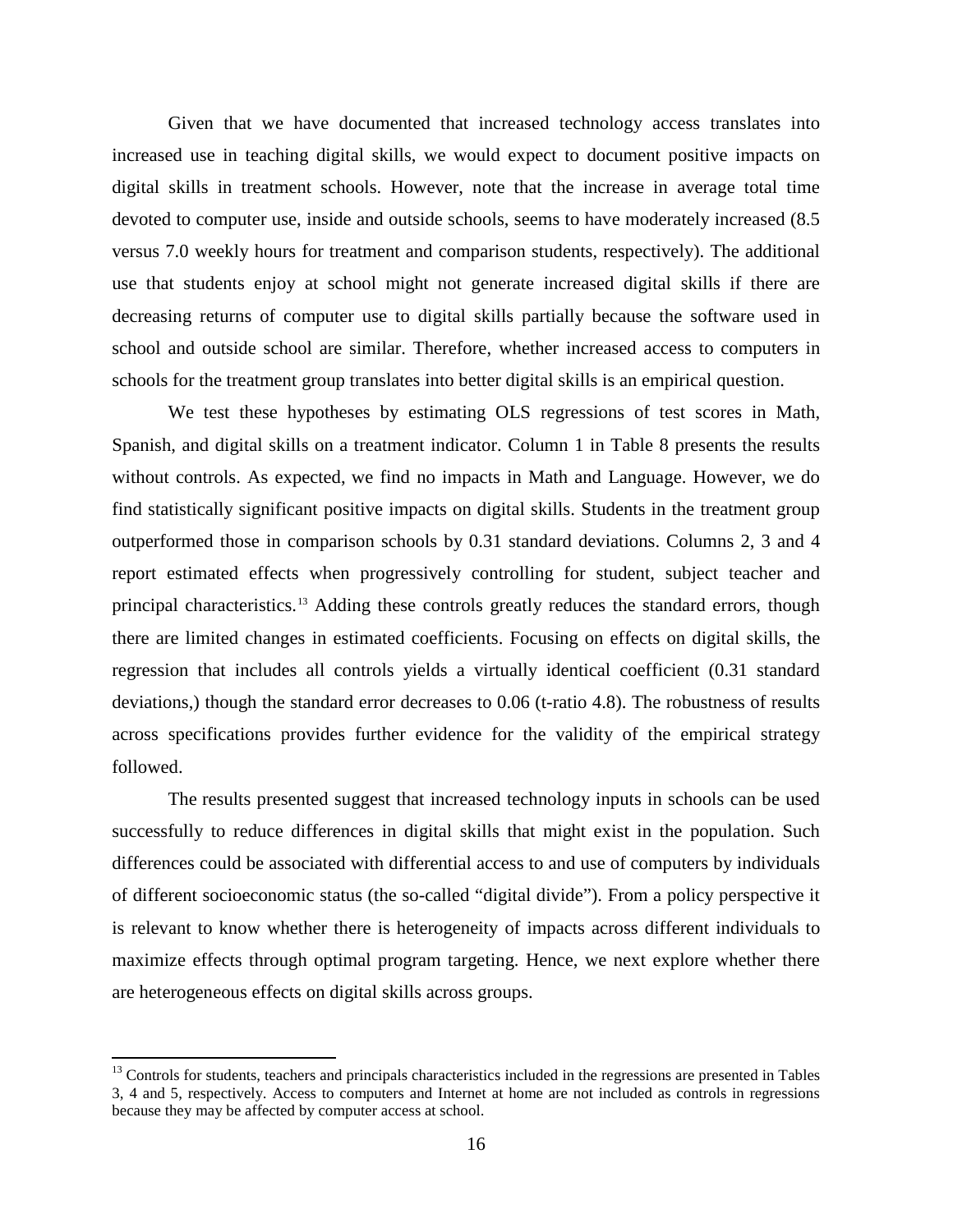Table 9 presents evidence regarding differential impacts by three dimensions: access to home computers before entering secondary school, gender and mother's education. We do not find statistically significant evidence of differential impacts. However, the results document the extent of the digital divide in this context. Students with computers at home before entering secondary school outperformed those without computers by 0.27 standard deviations. Additionally, results indicate that being male is associated with a 0.12 standard deviation advantage, while having a mother with a high school diploma is associated with a 0.22 standard deviation increase. These results can be used to benchmark the estimated effects on digital skills. The small increases in shared computer access documented in treatment schools produced a positive effect of 0.31 standard deviations, larger than the documented differences across students different baseline computer access, gender and mother's education.

#### **5. Conclusions**

This paper studies whether increases in technology inputs in secondary schools in Peru translate into more hours of use of these resources in Math, Language and technology and into learning in these areas. To this end, we applied matching techniques to rich administrative census data for public urban schools to generate two sets of schools that are different in technology access but similar on observable educational inputs. Next, we collected primary data on these schools and verified that the empirical strategy followed achieved both stated objectives. Schools in the treatment group have more than double the number of computers than the comparison group (23 versus 11), increased Internet access (24 percentage points) and increased availability of computer labs and technology coordinators (20 and 27 percentage points, respectively). We also document that important characteristics at the student, teacher and principal levels are well balanced across groups.

We found that increased access to computers in the treatment group translated into increases in time used to teach digital skills, but no increases are found in computer time devoted to Math and Language. Consistent with the findings on use, we find no impacts for Math and Spanish but large effects on digital skills. The estimated impacts are sufficiently large to more than compensate for reductions in test scores in technology associated with not having a computer at home before entering secondary school, being female or having a mother with less than high school.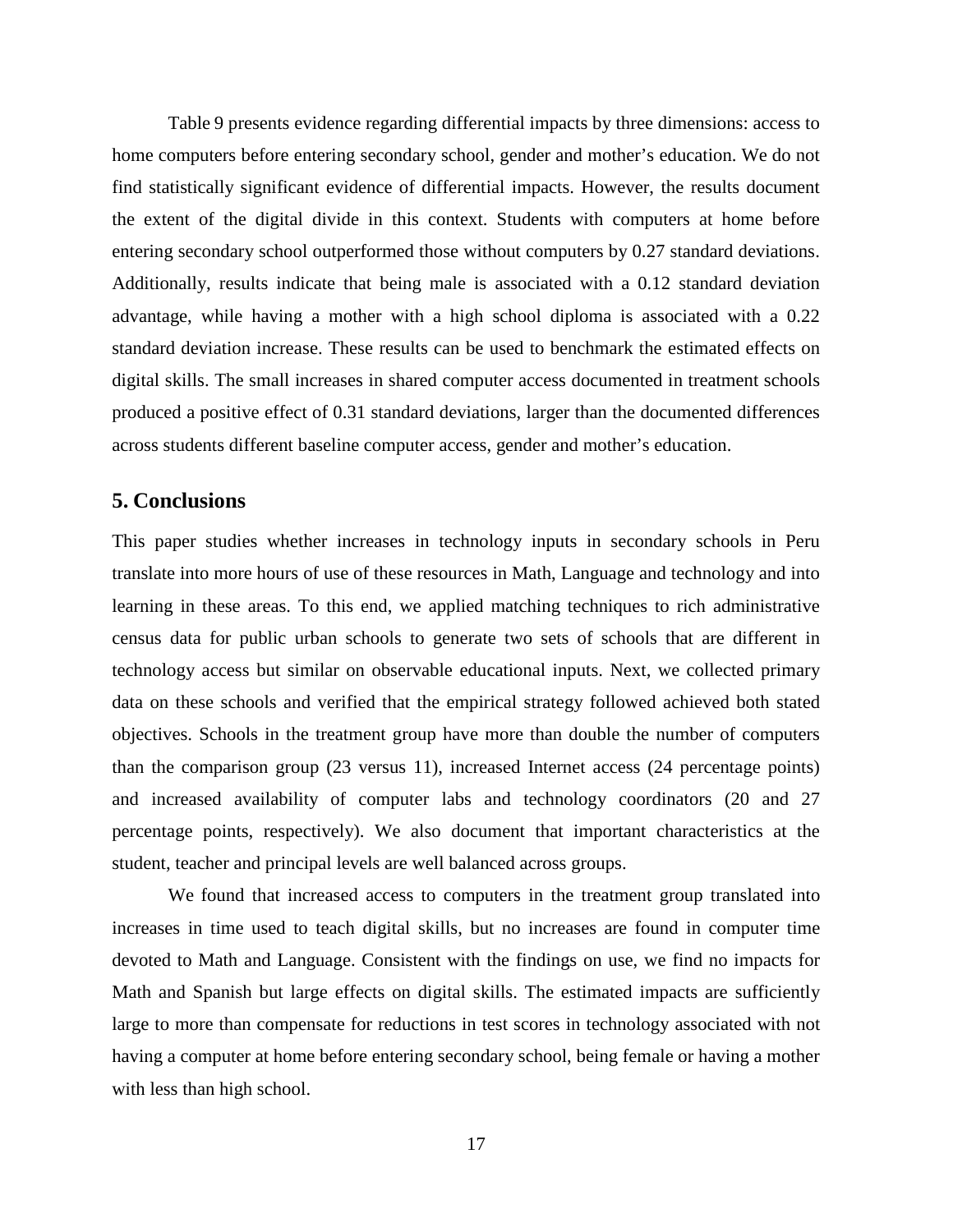These results should be interpreted as suggestive rather than conclusive. We have provided several pieces of evidence that suggest the validity of the empirical strategy followed. However, it is important to recognize that this paper exploits only existing crosssectional variation in computer access, which might be associated with other (not observable) determinants of educational outcomes. Further evidence, from randomized experiments, is warranted before providing prescriptive policy recommendations to countries desiring to use technology to improve educational outcomes.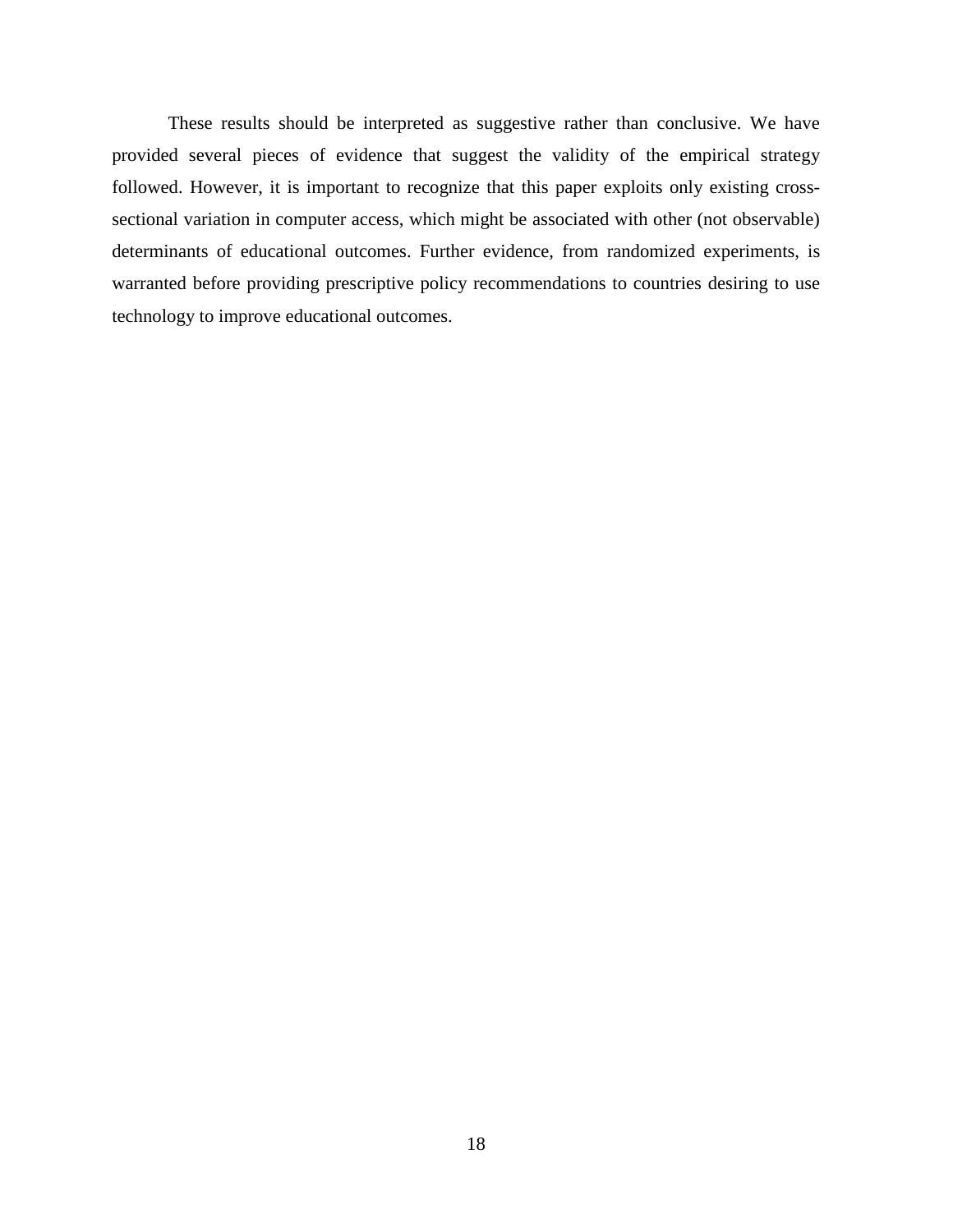#### **References**

- Angrist, J. and V. Lavy. 2002. "New Evidence on Classroom Computers and Pupil Learning." *Economic Journal* 112: 735-765.
- Banerjee, A. et al. 2007. "Remedying Education: Evidence from Two Randomized Experiments in India." *Quarterly Journal of Economics* 122: 1235-1264.
- Barrera-Osorio, F., and L. Linden. 2009. "The Use and Misuse of Computers in Education: Evidence from a Randomized Experiment in Colombia." Policy Research Working Paper 4836. Washington DC, United States: World Bank.
- Barrow, L., L. Markman, and C. Rouse. 2009. "Technology's Edge: The Educational Benefits of Computer-Aided Instruction." *American Economic Journal: Economic Policy* 1: 52- 74.
- Beuermann, D. et al. 2012. "Home Computers and Child Outcomes: Short-Term Impacts from a Randomized Experiment in Peru." Working Paper IDB WP-382. Washington, DC, United States: Inter-American Development Bank.
- Cheung, A., and R. Slavin. 2013. "The Effectiveness of Educational Technology Applications for Enhancing Mathematics Achievement in K-12 Classrooms: A Meta-Analysis." *Education Research Review* 9: 88-113.
- Cristia, J. et al. 2012. "Technology and Child Development: Evidence from the One Laptop per Child Program." Working Paper IDB-WP-304. Washington, DC, United States: Inter-American Development Bank.
- Cristia, J., A. Czerwonko, P. Garofalo. 2013. "Does Technology in Schools Affect Repetition, Dropout and Enrollment? Evidence from Peru." Working Paper IDB-WP-477. Washington, DC, United States: Inter-American Development Bank.
- Dynarski, M. et al. 2007. "Effectiveness of Reading and Mathematics Software Products: Findings from the First Student Cohort." Report to Congress. Publication NCEE 2007-4005. Washington, DC, United States: U.S. Department of Education.
- Fairlie, R. 2012. "The Effects of Home Access to Technology on Computer Skills: Evidence from a Field Experiment." *Information Economics and Policy* 24: 243-253.
- Glewwe, P., and M. Kremer. 2006. "Schools, Teachers, and Education Outcomes in Developing Countries." In: E.A. Hanushek and F. Welch, editors. *Handbook of the Economics of Education*. Volume 2. Amsterdam, The Netherlands: North-Holland.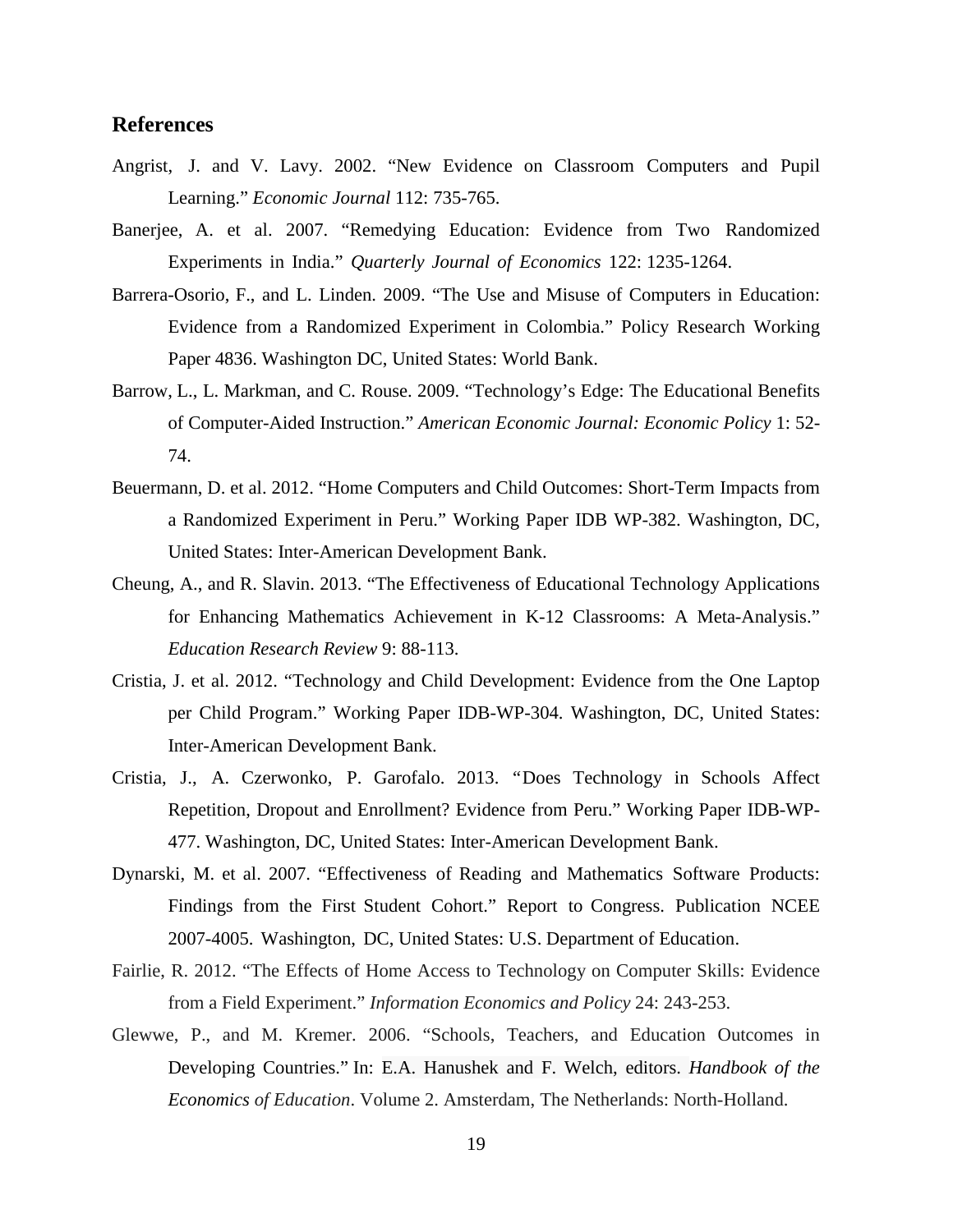- Goolsbee, A., and J. Guryan. 2006. " The Impact of Internet Subsidies in Public Schools." *Review of Economics and Statistics* 88: 336-347.
- He, F., L. Linden and M. MacLeod. 2008. "How to Teach English in India: Testing the Relative Productivity of Instruction Methods within the Pratham English Language Education Program." New York, United States: Columbia University. Mimeographed. document.
- LaLonde, R. 1986. "Evaluating the Econometric Evaluations of Training Programs with Experimental Data." *American Economic Review* 76: 604-620.
- Linden, L. 2008. "Complement or Substitute? The Effect of Technology on Student Achievement in India." New York, United States: Columbia University. Mimeographed. document.
- Machin, S., S. McNally and O. Silva. 2007. "New Technology in Schools: Is There a Payoff?" *Economic Journal* 117: 1145-1167.
- Malamud, O., and C. Pop-Eleches. 2011. "Home Computer Use and the Development of Human Capital." *Quarterly Journal of Economics* 126: 987-1027.
- Mo, D. et al. 2013. "Can One-to-One Computing Narrow the Digital Divide and the Educational Gap in China? The Case of Beijing Migrant Schools." *World Development* 46: 14-29.
- Rouse, C. and A. Krueger. 2004. "Putting Computerized Instruction to the Test: a Randomized Evaluation of a 'Scientifically Based' Reading Program." *Economics of Education Review* 23: 323-338.
- United Nations, Department of Economic and Social Affairs. 2005. "Guide to Producing Statistics on Time Use: Measuring Paid and Unpaid Work." New York, United States: United Nations.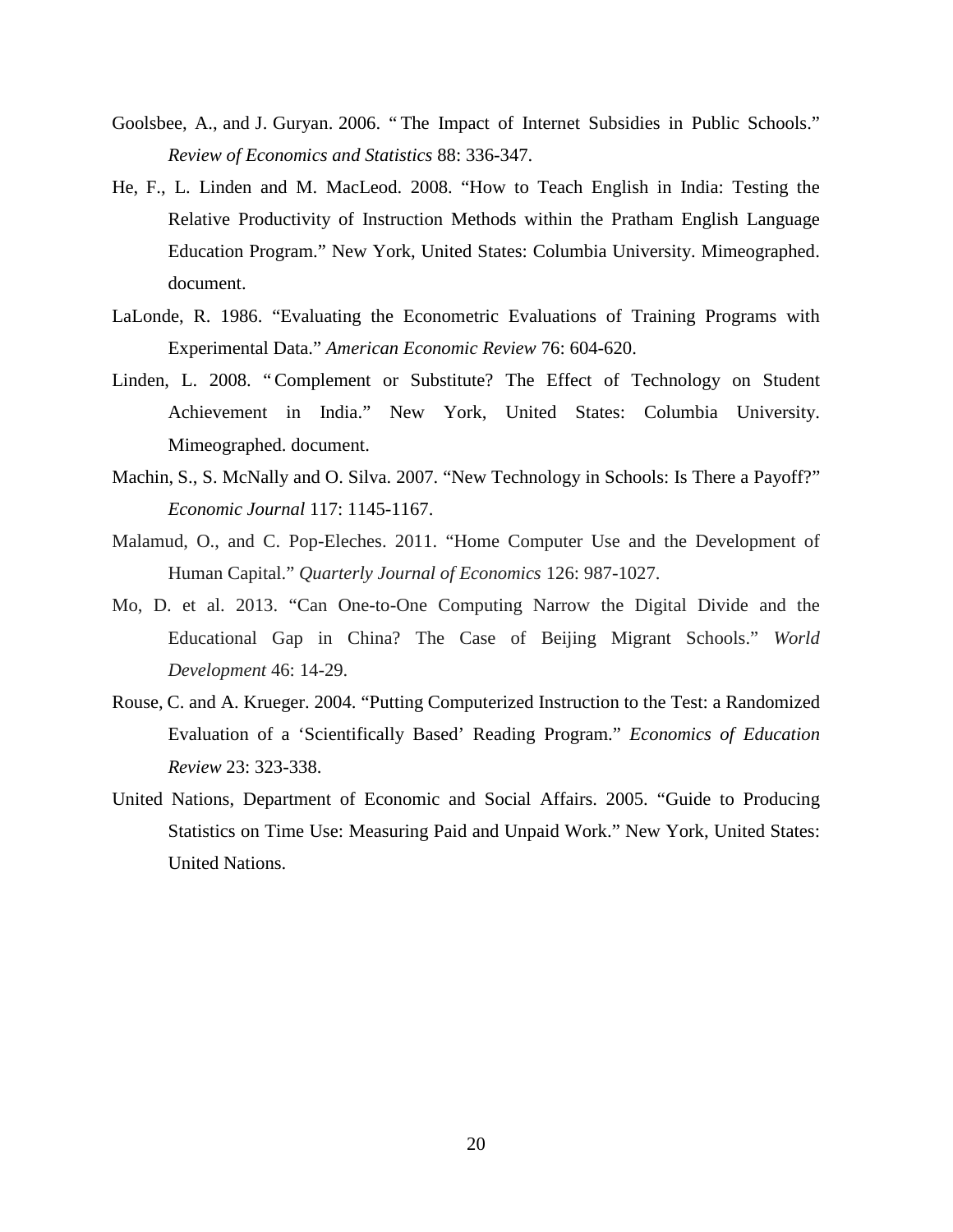|                                                  | <b>Pre-Matched</b> |                                              |      |                  | <b>Matched and Surveyed</b> |          |
|--------------------------------------------------|--------------------|----------------------------------------------|------|------------------|-----------------------------|----------|
|                                                  | <b>Treatment</b>   | Comparison                                   | t    | <b>Treatment</b> | Comparison                  | t        |
|                                                  | (1)                | (2)                                          | (3)  | (4)              | (5)                         | (6)      |
|                                                  |                    | Panel A: Variables used to predict treatment |      |                  |                             |          |
| Enrollment                                       | 449.6              | 715.6                                        | 7.29 | 515.9            | 498.9                       | 0.36     |
| Enrollment 3 <sup>rd</sup> year                  | 91.5               | 145.5                                        | 7.15 | 103.8            | 103.2                       | 0.06     |
| Students/teachers                                | 18.3               | 21.2                                         | 7.56 | 19.7             | 19.6                        | 0.24     |
| % Students in social programs                    | 0.550              | 0.570                                        | 0.68 | 0.569            | 0.571                       | 0.05     |
| % Has principal                                  | 0.934              | 0.908                                        | 1.17 | 0.911            | 0.950                       | 1.11     |
| Number of assistant principal                    | 0.611              | 0.860                                        | 3.05 | 0.683            | 0.545                       | 1.10     |
| Administrative staff                             | $6.2\,$            | 6.4                                          | 0.35 | 5.7              | 5.5                         | 0.35     |
| % Teachers with teaching degree                  | 0.817              | 0.851                                        | 3.13 | 0.860            | 0.841                       | 1.53     |
| % Tenured teachers                               | 0.790              | 0.814                                        | 1.50 | 0.804            | 0.824                       | 0.77     |
| Classrooms                                       | 21.8               | 21.0                                         | 0.61 | 20.5             | 20.4                        | 0.05     |
| % Has teacher lounge                             | 0.526              | 0.476                                        | 1.18 | 0.495            | 0.495                       | $0.00\,$ |
| % Has library                                    | 0.810              | 0.723                                        | 2.52 | 0.752            | 0.713                       | 0.63     |
| Language textbooks                               | 34.9               | 32.4                                         | 0.27 | 33.7             | 32.7                        | 0.09     |
| Math textbooks                                   | 39.7               | 32.8                                         | 0.76 | 47.0             | 36.3                        | 0.76     |
| % Has water supply                               | 0.934              | 0.943                                        | 0.46 | 0.980            | 0.950                       | 1.15     |
| % Has electricity                                | 0.976              | 0.983                                        | 0.58 | 0.980            | 0.970                       | 0.45     |
| % Has sewage                                     | 0.872              | 0.867                                        | 0.17 | 0.911            | 0.891                       | 0.47     |
| Year school was established                      | 1976.6             | 1979.6                                       | 2.12 | 1978.8           | 1978.9                      | 0.03     |
| % With Social Sciences focus                     | 0.782              | 0.754                                        | 0.80 | 0.752            | 0.733                       | 0.32     |
| % Has Internet café in the city                  | 0.645              | 0.668                                        | 0.59 | 0.703            | 0.663                       | 0.60     |
|                                                  |                    |                                              |      |                  |                             |          |
| Panel B: Variables not used to predict treatment |                    |                                              |      |                  |                             |          |
| % Student that speak Quechua                     | 0.133              | 0.159                                        | 0.89 | 0.129            | 0.119                       | 0.21     |
| % Students that speak Aymara                     | 0.057              | 0.050                                        | 0.37 | 0.059            | 0.040                       | 0.65     |
| % Has administrative office                      | 0.844              | 0.815                                        | 0.91 | 0.832            | 0.812                       | 0.37     |
| % Has subject labs                               | 0.360              | 0.386                                        | 0.64 | 0.277            | 0.406                       | 1.94     |
| % Has gym                                        | 0.427              | 0.346                                        | 1.95 | 0.356            | 0.317                       | 0.59     |
|                                                  |                    |                                              |      |                  |                             |          |
| $\cal N$                                         | 211                | 422                                          |      | 101              | 101                         |          |

**Table 1. School Characteristics by Treatment Status**

*Notes:* Data from the 2006 school census are used. The Pre-Matched sample includes secondary public, urban schools in the departments of Lima, Ancash and Puno (N=633). The Treatment group includes schools with high SIPA (computers/student) and the Comparison group those with low SIPA. The Matched and Surveyed sample is a subset of schools from the Pre-Matched sample. Schools in the Treatment group were matched to those in the Comparison group using nearest neighbor matching without replacement and a caliper of 0.02 (N=282). Primary data were collected from pairs of matched schools that were accessible and that agreed to be surveyed (N=202). See Subsection 3.2 for details. Panel A reports statistics for variables used to predict treatment whereas Panel B presents statistics for those not included. Columns (1), (2), (4) and (5) presents means. Columns (3) and (6) presents t-ratios from regressions of the variable on a treatment dummy. Significance at the one and five percent levels is indicated by \*\* and \*, respectively.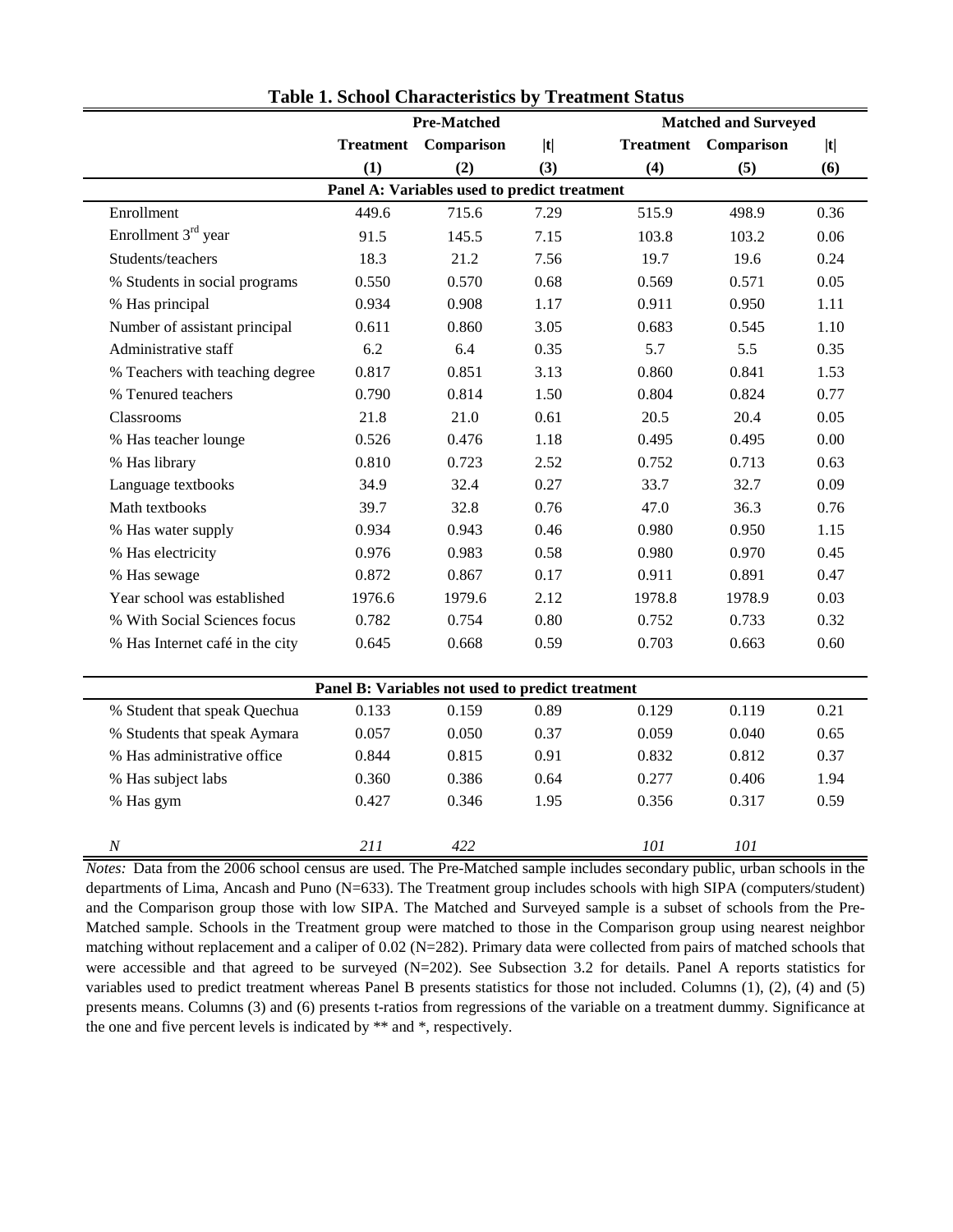|                                                   | <b>Treatment</b> | Comparison | <b>Difference</b> |
|---------------------------------------------------|------------------|------------|-------------------|
| <b>Panel A: Technology inputs</b>                 |                  |            |                   |
| <b>Computer and internet access</b>               |                  |            |                   |
| Has computers                                     | 1.000            | 0.743      | $0.257**$         |
|                                                   |                  |            | [0.044]           |
| Computers                                         | 23.485           | 11.287     | 12.198**          |
|                                                   |                  |            | [1.753]           |
| SIPA (computers/students x 2 x 25)                | 2.894            | 1.269      | $1.619**$         |
|                                                   |                  |            | [0.225]           |
| Has Internet                                      | 0.644            | 0.406      | $0.238**$         |
|                                                   |                  |            | [0.069]           |
| <b>Facilities</b>                                 |                  |            |                   |
| Computer lab                                      | 0.624            | 0.426      | $0.198**$         |
|                                                   |                  |            | [0.069]           |
| Innovation room                                   | 0.673            | 0.426      | $0.248**$         |
|                                                   |                  |            | [0.068]           |
| Computer lab and innovation room                  | 0.307            | 0.119      | $0.188**$         |
|                                                   |                  |            | [0.056]           |
| <b>Technology coordinator</b>                     |                  |            |                   |
| Has computer lab or innovation room coordinator   | 0.594            | 0.327      | $0.267**$         |
|                                                   |                  |            | [0.068]           |
| Panel B: Principal and teachers technology skills |                  |            |                   |
| Math and language teachers                        |                  |            |                   |
| Learned to use computers at school                | 0.471            | 0.383      | $0.088*$          |
|                                                   |                  |            | [0.044]           |
| General use [0-8]                                 | 3.697            | 3.370      | 0.327             |
|                                                   |                  |            | [0.247]           |
| Pedagogical use [0-5]                             | 2.192            | 1.864      | 0.328             |
|                                                   |                  |            | [0.169]           |
| <b>Principals</b>                                 |                  |            |                   |
| Learned to use computers at school                | 0.465            | 0.317      | $0.149*$          |
|                                                   |                  |            | [0.068]           |
| General use [0-8]                                 | 3.069            | 2.762      | 0.307             |
|                                                   |                  |            | [0.356]           |
| Administrative use [0-5]                          | 1.356            | 1.168      | 0.188             |
|                                                   |                  |            | [0.222]           |
|                                                   |                  |            |                   |
| $\boldsymbol{N}$                                  | ${\it 101}$      | 101        |                   |

**Table 2. School Technology Inputs and Staff Skills by Treatment Status**

*Notes:* Means and standard errors in brackets. Primary data collected in November 2008 were used. The selfreported technology skills variables for teachers and directors are constructed adding the number of activities that the person reports to be able to do from a pre-specified list. For example, for general computer use it includes the ability to open a file and create a folder. Significance at the one and five percent levels is indicated by \*\* and \*, respectively.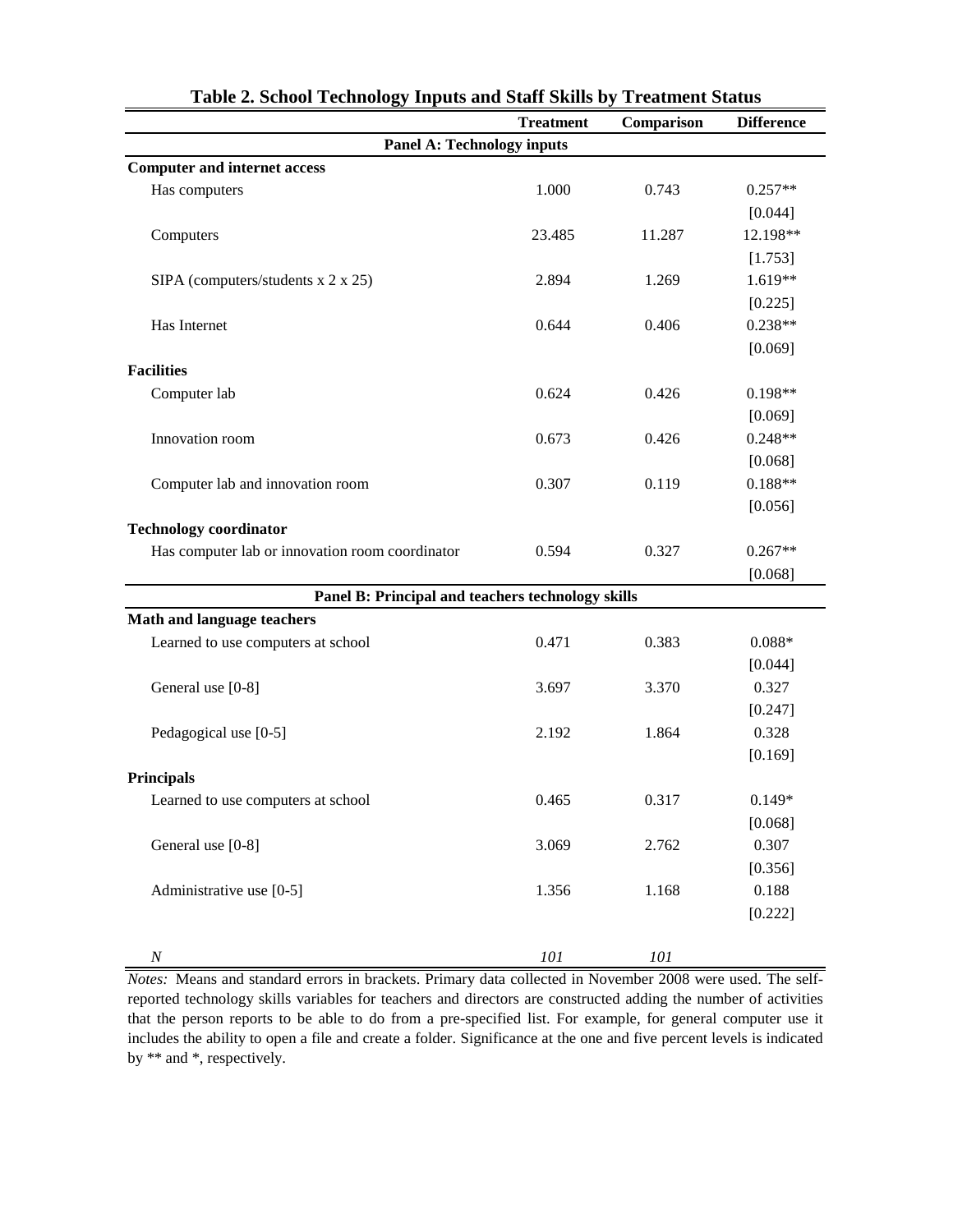|                                                      | <b>Treatment</b> | Comparison | <b>Difference</b> |
|------------------------------------------------------|------------------|------------|-------------------|
| <b>Demographic characteristics</b>                   |                  |            |                   |
| Age                                                  | 14.639           | 14.692     | $-0.053$          |
|                                                      |                  |            | [0.056]           |
| Male                                                 | 0.482            | 0.502      | $-0.020$          |
|                                                      |                  |            | [0.024]           |
| Household size                                       | 5.950            | 6.172      | $-0.222*$         |
|                                                      |                  |            | [0.105]           |
| Mother has high school degree                        | 0.491            | 0.469      | 0.022             |
|                                                      |                  |            | [0.033]           |
| Father has high school degree                        | 0.663            | 0.641      | 0.021             |
|                                                      |                  |            | [0.026]           |
| Native tongue Spanish                                | 0.905            | 0.919      | $-0.014$          |
|                                                      |                  |            | [0.024]           |
| <b>Home</b> assets                                   |                  |            |                   |
| Washing machine                                      | 0.317            | 0.301      | 0.016             |
|                                                      |                  |            | [0.029]           |
| TV                                                   | 0.914            | 0.925      | $-0.011$          |
|                                                      |                  |            | [0.015]           |
| Cable television                                     | 0.475            | 0.486      | $-0.011$          |
|                                                      |                  |            | [0.037]           |
| Refrigerator                                         | 0.628            | 0.624      | 0.004             |
|                                                      |                  |            | [0.042]           |
| Phone                                                | 0.488            | 0.486      | 0.002             |
|                                                      |                  |            | [0.037]           |
| Car                                                  | 0.173            | 0.151      | 0.022             |
|                                                      |                  |            | [0.014]           |
| Motorcycle                                           | 0.102            | 0.140      | $-0.038*$         |
|                                                      |                  |            | [0.016]           |
| Home technology access                               |                  |            |                   |
| Computer                                             | 0.329            | 0.277      | 0.052             |
|                                                      |                  |            | [0.027]           |
| Internet                                             | 0.163            | 0.142      | 0.021             |
|                                                      |                  |            | [0.021]           |
| Had a computer in the last year of primary education | 0.202            | 0.186      | 0.015             |
|                                                      |                  |            | [0.022]           |
|                                                      |                  |            |                   |
| $\cal N$                                             | 2,463            | 2,434      |                   |

| Table 3. Students' Characteristics by Treatment Status |  |  |  |  |
|--------------------------------------------------------|--|--|--|--|
|--------------------------------------------------------|--|--|--|--|

*Notes:* This table presents statistics and estimated differences between the treatment and comparison groups at the student level. Primary data collected in November 2008 were used. Standard errors, reported in brackets, are clustered at the school level. Significance at the one and five percent levels is indicated by \*\* and \*, respectively.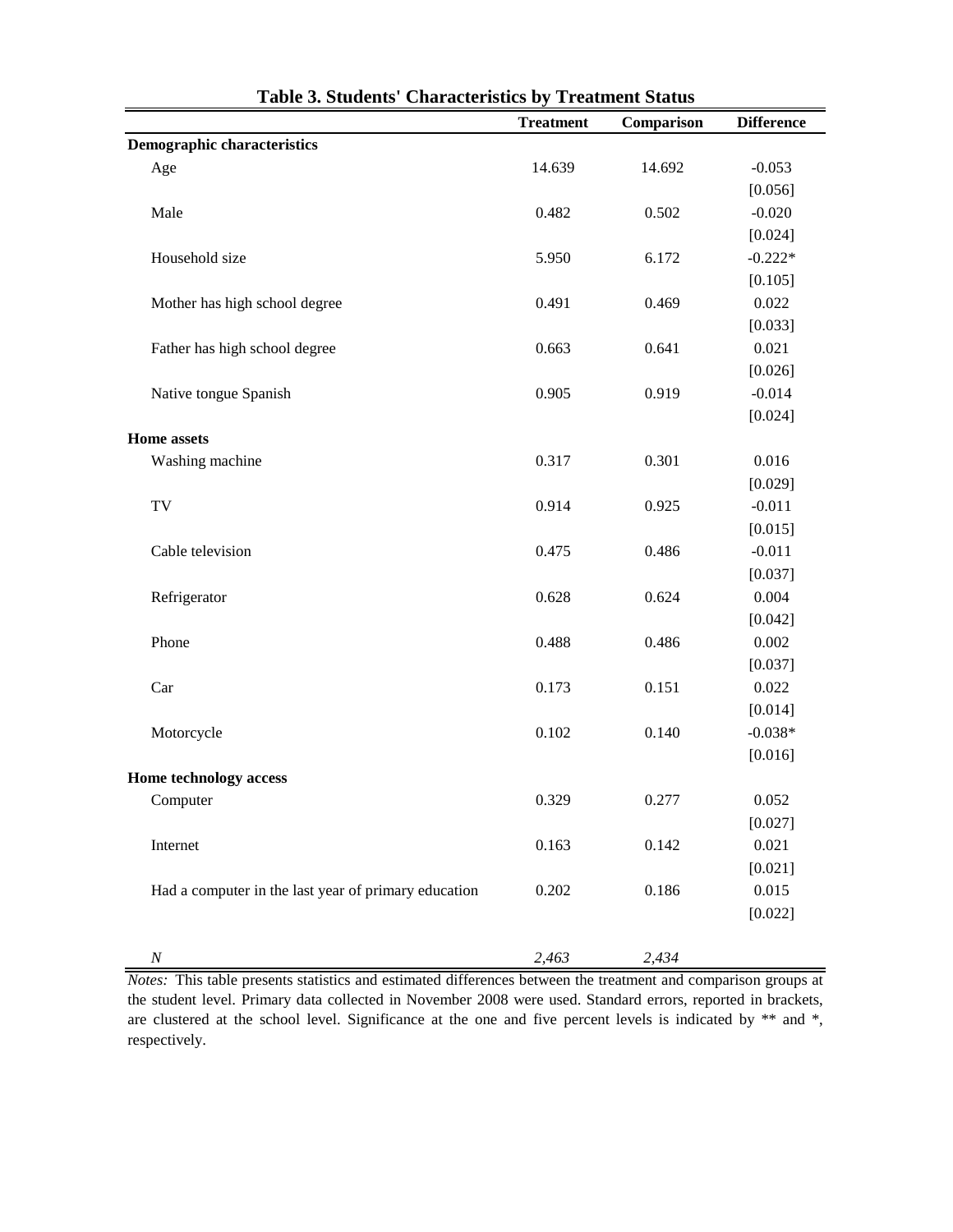| Table 4. Math and Language Teachers' Characteristics by Treatment Status |                  |            |                   |  |
|--------------------------------------------------------------------------|------------------|------------|-------------------|--|
|                                                                          | <b>Treatment</b> | Comparison | <b>Difference</b> |  |
| <b>Demographic characteristics</b>                                       |                  |            |                   |  |
| Age                                                                      | 44.512           | 43.059     | 1.453             |  |
|                                                                          |                  |            | [0.816]           |  |
| Male                                                                     | 0.532            | 0.485      | 0.047             |  |
|                                                                          |                  |            | [0.049]           |  |
| University degree                                                        | 0.572            | 0.624      | $-0.052$          |  |
|                                                                          |                  |            | [0.052]           |  |
| Graduate studies, Master's degree or Ph.D.                               | 0.239            | 0.257      | $-0.019$          |  |
|                                                                          |                  |            | [0.043]           |  |
| <b>Background</b>                                                        |                  |            |                   |  |
| Experience as a teacher (years)                                          | 17.448           | 16.089     | 1.359             |  |
|                                                                          |                  |            | [0.742]           |  |
| Experience as a teacher in the school (years)                            | 10.831           | 9.515      | 1.316             |  |
|                                                                          |                  |            | [0.794]           |  |
| Experience on the subject (years)                                        | 15.020           | 13.213     | 1.807*            |  |
|                                                                          |                  |            | [0.727]           |  |
| Took a specialization course on the subject                              | 0.264            | 0.248      | 0.016             |  |
|                                                                          |                  |            | [0.045]           |  |
| <b>Home</b> assets                                                       |                  |            |                   |  |
| Washing machine                                                          | 0.468            | 0.450      | 0.017             |  |
|                                                                          |                  |            | [0.054]           |  |
| TV                                                                       | 0.940            | 0.965      | $-0.025$          |  |
|                                                                          |                  |            | [0.021]           |  |
| Cable television                                                         | 0.413            | 0.500      | $-0.087$          |  |
|                                                                          |                  |            | [0.054]           |  |
| Refrigerator                                                             | 0.731            | 0.772      | $-0.041$          |  |
|                                                                          |                  |            | [0.049]           |  |
| Phone                                                                    | 0.672            | 0.708      | $-0.036$          |  |
|                                                                          |                  |            | [0.050]           |  |
| Car                                                                      | 0.114            | 0.104      | 0.010             |  |
|                                                                          |                  |            | [0.030]           |  |
| Motorcycle                                                               | 0.015            | 0.035      | $-0.020$          |  |
|                                                                          |                  |            | [0.017]           |  |
| Home technology access                                                   |                  |            |                   |  |
| Computer                                                                 | 0.761            | 0.822      | $-0.061$          |  |
|                                                                          |                  |            | [0.042]           |  |
| Internet                                                                 | 0.303            | 0.396      | $-0.093$          |  |
|                                                                          |                  |            | [0.050]           |  |
|                                                                          |                  |            |                   |  |
| $\cal N$                                                                 | $201\,$          | 202        |                   |  |

*Notes:* This table presents statistics and estimated differences between the treatment and comparison groups. Primary data collected in November 2008 were used. Standard errors, reported in brackets, are clustered at the school level. Significance at the one and five percent levels is indicated by \*\* and \*, respectively.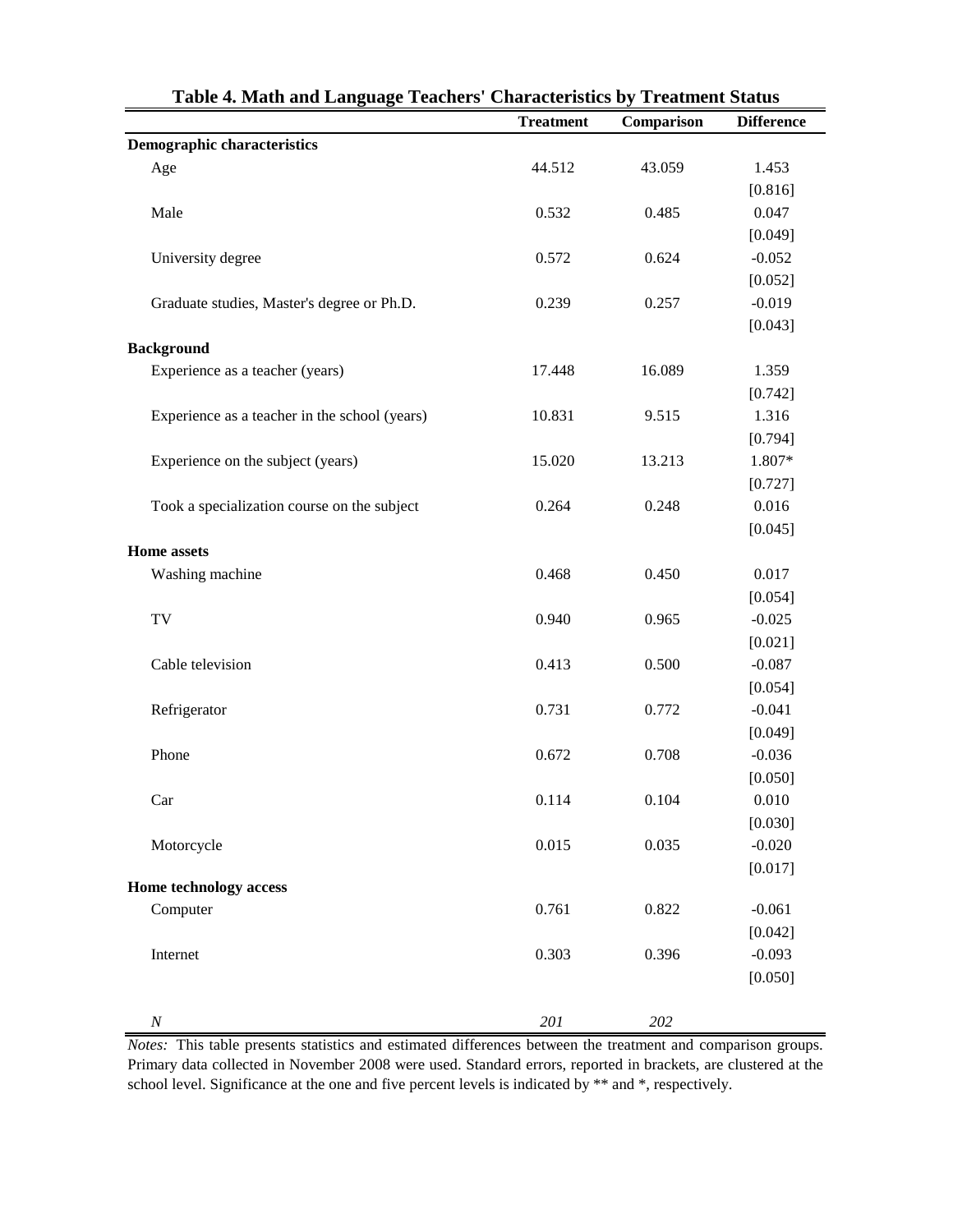|                                                | <b>Treatment</b> | Comparison  | <b>Difference</b> |
|------------------------------------------------|------------------|-------------|-------------------|
| <b>Demographic characteristics</b>             |                  |             |                   |
| Age                                            | 50.020           | 50.703      | $-0.683$          |
|                                                |                  |             | [1.016]           |
| Male                                           | 0.723            | 0.733       | $-0.010$          |
|                                                |                  |             | [0.063]           |
| University                                     | 0.792            | 0.870       | $-0.078$          |
|                                                |                  |             | [0.053]           |
| <b>Background</b>                              |                  |             |                   |
| Teaching studies (years)                       | 5.277            | 5.089       | 0.188             |
|                                                |                  |             | [0.099]           |
| Experience as teacher (years)                  | 14.366           | 14.931      | $-0.564$          |
|                                                |                  |             | [0.905]           |
| Experience as principal (years)                | 8.683            | 8.614       | 0.069             |
|                                                |                  |             | [0.892]           |
| Experience as principal in the school (years)  | 5.198            | 5.287       | $-0.089$          |
|                                                |                  |             | [0.646]           |
| Number of schools that has worked as principal | 3.178            | 2.713       | 0.465             |
|                                                |                  |             | [0.355]           |
| Number of schools that has worked as teacher   | 4.079            | 3.822       | 0.257             |
|                                                |                  |             | [0.487]           |
| Process followed to become principal           |                  |             |                   |
| Selection process                              | 0.535            | 0.525       | 0.010             |
|                                                |                  |             | [0.071]           |
| Promotion                                      | 0.158            | 0.158       | 0.000             |
|                                                |                  |             | [0.052]           |
| Decree                                         | 0.178            | 0.188       | $-0.010$          |
|                                                |                  |             | [0.055]           |
| Direct election                                | 0.129            | 0.129       | 0.000             |
|                                                |                  |             | [0.047]           |
| Home technology access                         |                  |             |                   |
| Computer                                       | 0.871            | 0.980       | $-0.109**$        |
|                                                |                  |             | [0.036]           |
| Internet                                       | 0.495            | 0.564       | $-0.069$          |
|                                                |                  |             | [0.070]           |
|                                                |                  |             |                   |
| $\cal N$                                       | ${\it 101}$      | ${\it 101}$ |                   |

**Table 5. Principals' Characteristics by Treatment Status**

*Notes:* This table presents statistics and estimated differences between the treatment and comparison groups. Primary data collected in November 2008 were used. Standard errors, reported in brackets, are clustered at the school level. Significance at the one and five percent levels is indicated by \*\* and \*, respectively.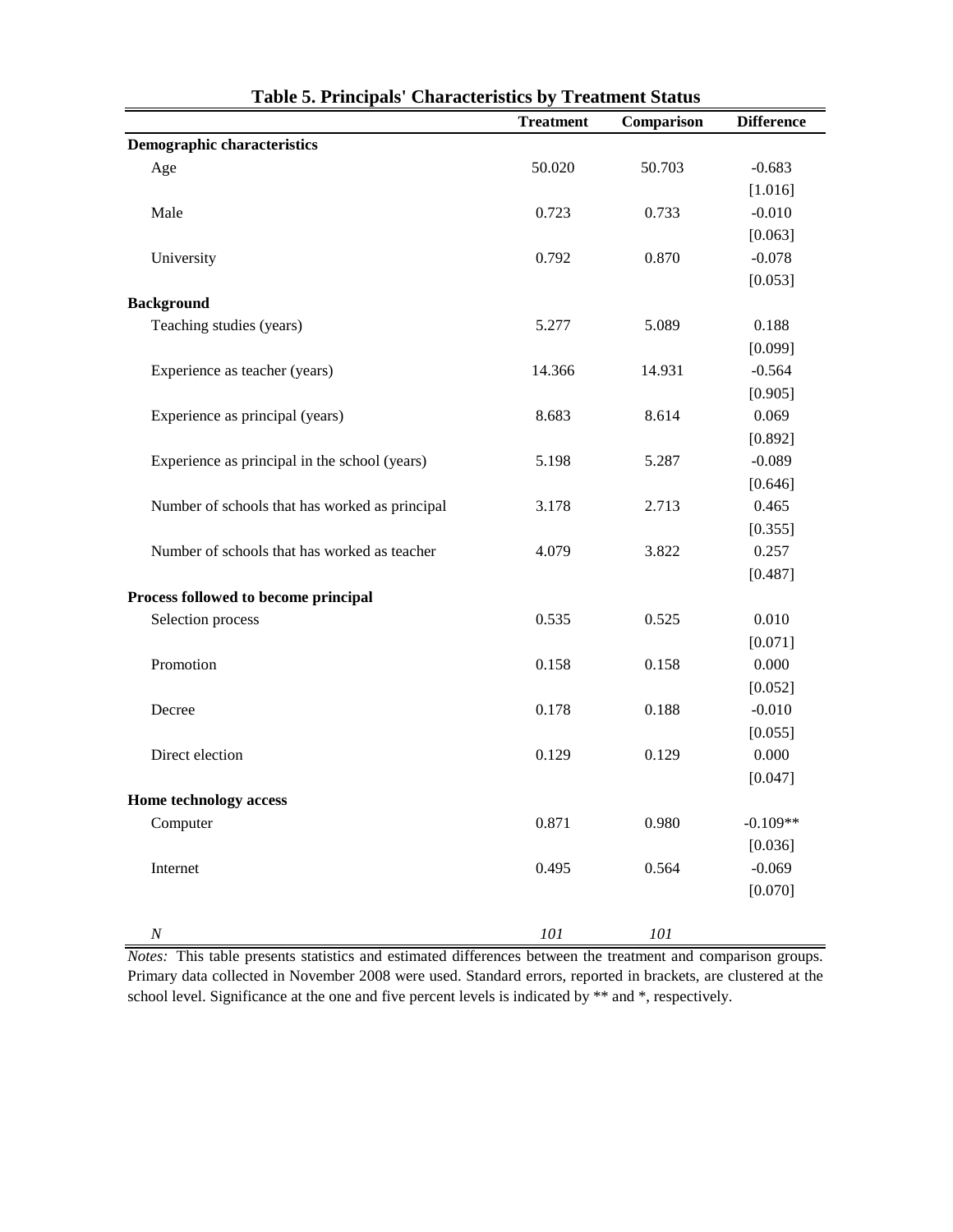|                       | <b>Treatment</b> | Comparison | <b>Difference</b> |
|-----------------------|------------------|------------|-------------------|
| In school             |                  |            |                   |
| Total time            | 2.062            | 1.033      | 1.028**           |
|                       |                  |            | [0.197]           |
| Math class            | 0.140            | 0.120      | 0.020             |
|                       |                  |            | [0.053]           |
| Language class        | 0.156            | 0.175      | $-0.018$          |
|                       |                  |            | [0.071]           |
| Technology class      | 1.584            | 0.760      | $0.824**$         |
|                       |                  |            | [0.215]           |
| <b>Outside school</b> |                  |            |                   |
| At home               | 2.549            | 2.038      | 0.512             |
|                       |                  |            | [0.286]           |
| At Internet cafés     | 3.424            | 3.591      | $-0.166$          |
|                       |                  |            | [0.221]           |
| At other places       | 0.429            | 0.321      | 0.108             |
|                       |                  |            | [0.088]           |
|                       |                  |            |                   |
| $\boldsymbol{N}$      | 2,463            | 2,434      |                   |

*Notes:* This table presents statistics and estimated differences between the treatment and comparison groups. Primary data collected in November 2008 were used. Time use is measured as hours per week. Standard errors, reported in brackets, are clustered at the school level. Significance at the one and five percent levels is indicated by \*\* and \*, respectively.

| Table 6. Students' Reported Computer Time Use by Treatment Status |  |  |  |
|-------------------------------------------------------------------|--|--|--|
|-------------------------------------------------------------------|--|--|--|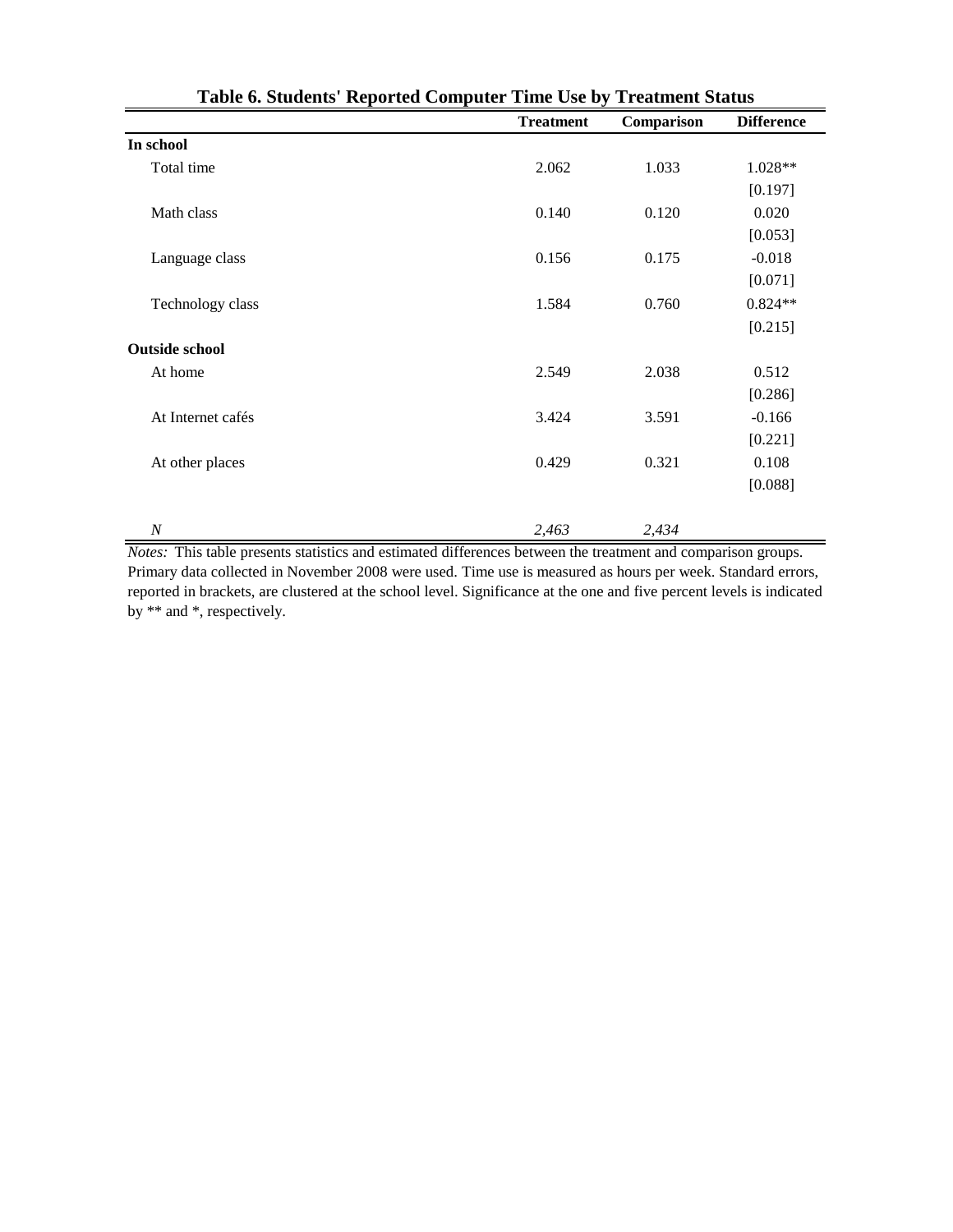|                  | <b>Treatment</b> | Comparison | <b>Difference</b> |
|------------------|------------------|------------|-------------------|
| Math             | 0.538            | 0.621      | $-0.083$          |
|                  |                  |            | [0.199]           |
| $\boldsymbol{N}$ | 101              | 101        |                   |
| Language         | 0.302            | 0.217      | 0.085             |
|                  |                  |            | [0.087]           |
| $\boldsymbol{N}$ | 100              | 101        |                   |
| Technology       | 3.063            | 3.727      | $-0.665$          |
|                  |                  |            | [0.844]           |
| $\overline{N}$   | 60               | 33         |                   |

**Table 7. Teachers' Reported Computer Time Use in Class by Treatment Status**

*Notes:* This table presents statistics and estimated differences between the treatment and comparison groups. Primary data collected in November 2008 were used. Standard errors, reported in brackets, are clustered at the school level. Significance at the one and five percent levels is indicated by \*\* and \*, respectively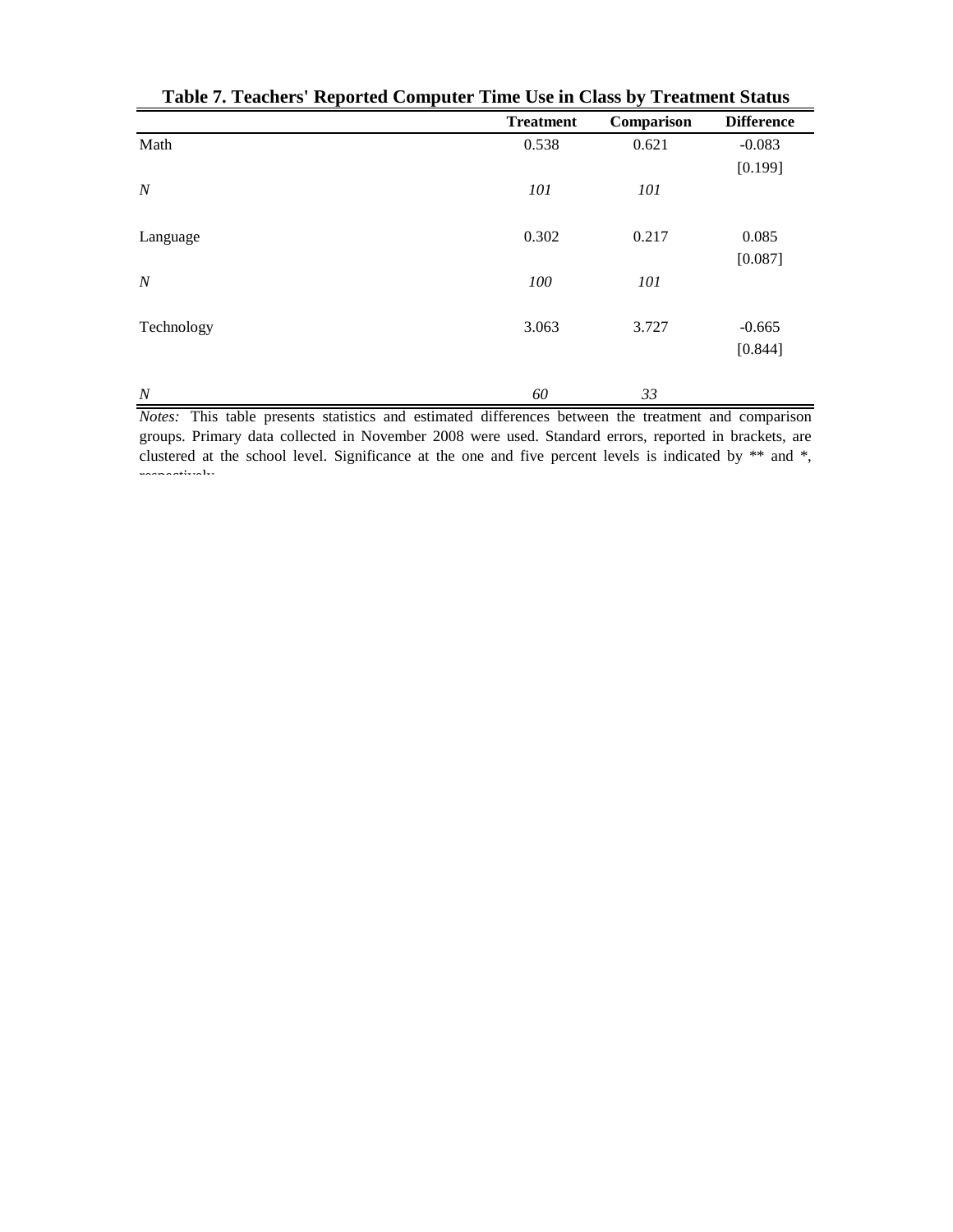|                             | $[1]$       | $[2]$     | $[3]$     | $[4]$     |
|-----------------------------|-------------|-----------|-----------|-----------|
| Digital skills              | $0.314**$   | $0.293**$ | $0.312**$ | $0.308**$ |
|                             | [0.100]     | [0.071]   | [0.063]   | [0.064]   |
| Math                        | 0.108       | 0.095     | 0.080     | 0.069     |
|                             | [0.075]     | [0.058]   | [0.054]   | [0.056]   |
| Language                    | 0.062       | 0.043     | 0.058     | 0.057     |
|                             | [0.065]     | [0.046]   | [0.047]   | [0.048]   |
| Students' characteristics   | $\mathbf N$ | Y         | Y         | Y         |
| Teachers' characteristics   | N           | N         | Y         | Y         |
| Principals' characteristics | N           | N         | N         | Y         |

| Table 8. Effects of Technology Access on Digital Skills and Academic Achievement |
|----------------------------------------------------------------------------------|
|----------------------------------------------------------------------------------|

*Notes:* This table presents estimates of the effects of school shared technology access on test scores in digital skills, Math and Language. The unit of observation is a student. Each cell corresponds to one OLS regression. Labels in rows correspond to dependent variables. Regressions for digital skills, Math and Language include 4,583, 4,541 and 4,763 observations, respectively. Different sets of controls are included in each column. Controls for students', teachers' and principals' characteristics included in the regressions are those presented in Tables 3, 4 and 5, respectively. Access to computers and Internet at home are not included as controls in regressions because they may be affected by computer access at school. All tests have been normalized subtracting the mean and dividing by the standard deviation of the comparison group. Standard errors, reported in brackets, are clustered at the school level. Significance at the five and ten percent levels is indicated by \*\* and \*, respectively.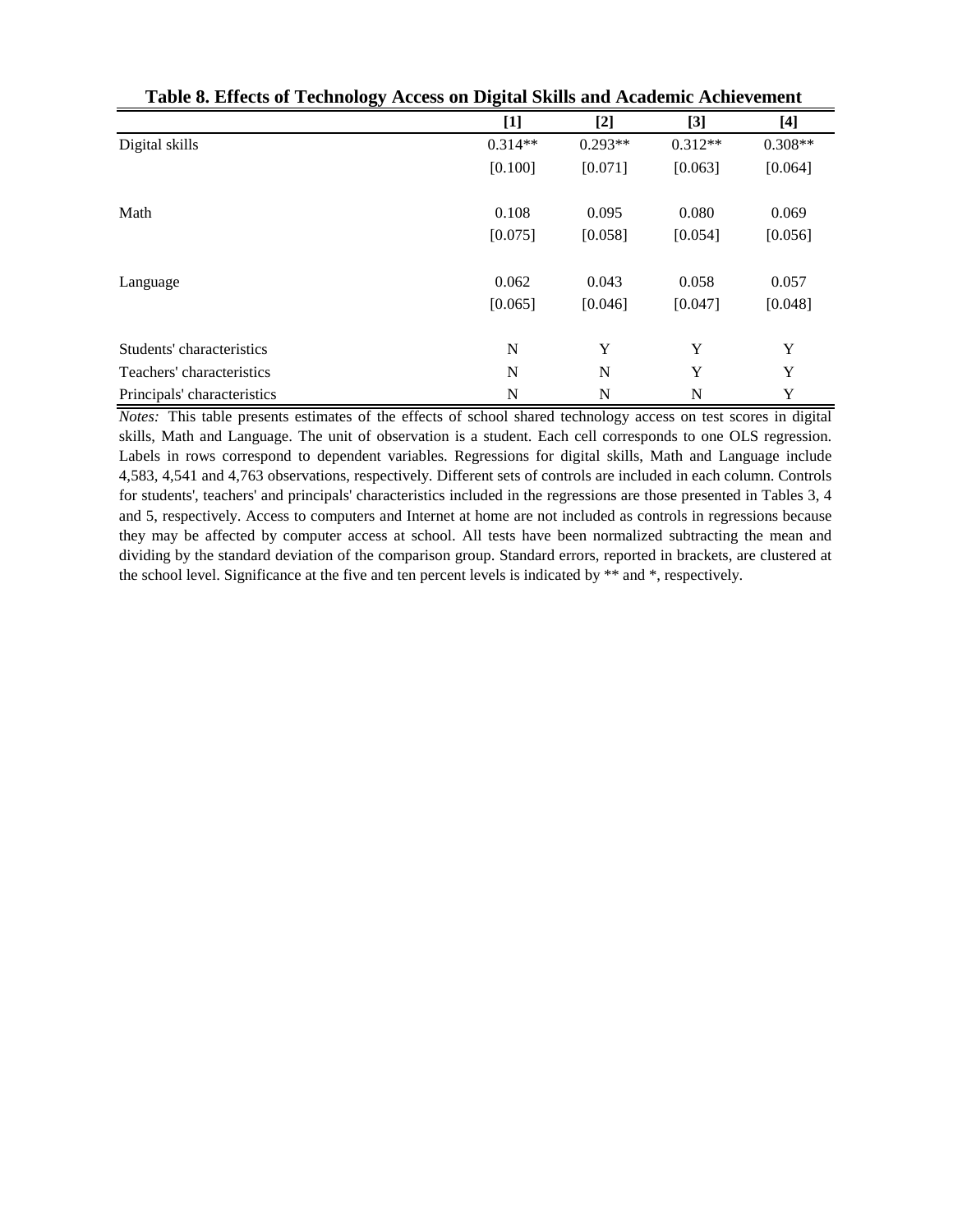| Table 9. Heterogeneous Effects of Technology Access on Digital Skills |           |           |           |  |
|-----------------------------------------------------------------------|-----------|-----------|-----------|--|
|                                                                       | $[1]$     | $[2]$     | $[3]$     |  |
|                                                                       |           |           |           |  |
| Treatment                                                             | $0.327**$ | $0.322**$ | $0.320**$ |  |
|                                                                       | [0.068]   | [0.072]   | [0.072]   |  |
| Computer at home in last year of primary school                       | $0.277**$ |           |           |  |
|                                                                       | [0.050]   |           |           |  |
| Computer at home in last year of primary school x Treatment           | $-0.104$  |           |           |  |
|                                                                       | [0.086]   |           |           |  |
| Male                                                                  |           | $0.124**$ |           |  |
|                                                                       |           | [0.040]   |           |  |
| Male x Treatment                                                      |           | $-0.028$  |           |  |
|                                                                       |           | [0.057]   |           |  |
| Mother has high school degree                                         |           |           | $0.218**$ |  |
|                                                                       |           |           | [0.044]   |  |
| Mother has high school degree x Treatment                             |           |           | $-0.028$  |  |
|                                                                       |           |           | [0.070]   |  |
|                                                                       |           |           |           |  |
| $\boldsymbol{N}$                                                      | 4,583     | 4,583     | 4,583     |  |

*Notes:* This table presents estimates of the heterogeneous effects of school shared technology access on test scores in digital skills, Math and Language. The unit of observation is a student. Each column corresponds to a separate regression. All regressions include controls for students', teachers' and principals' characteristics. The variables included are those presented in Tables 3, 4 and 5. Access to computers and Internet at home are not included as controls in regressions because they may be affected by computer access at school. All tests have been normalized subtracting the mean and dividing by the standard deviation of the comparison group. Standard errors, reported in brackets, are clustered at the school level. Significance at the five and ten percent levels is indicated by \*\* and \*, respectively.